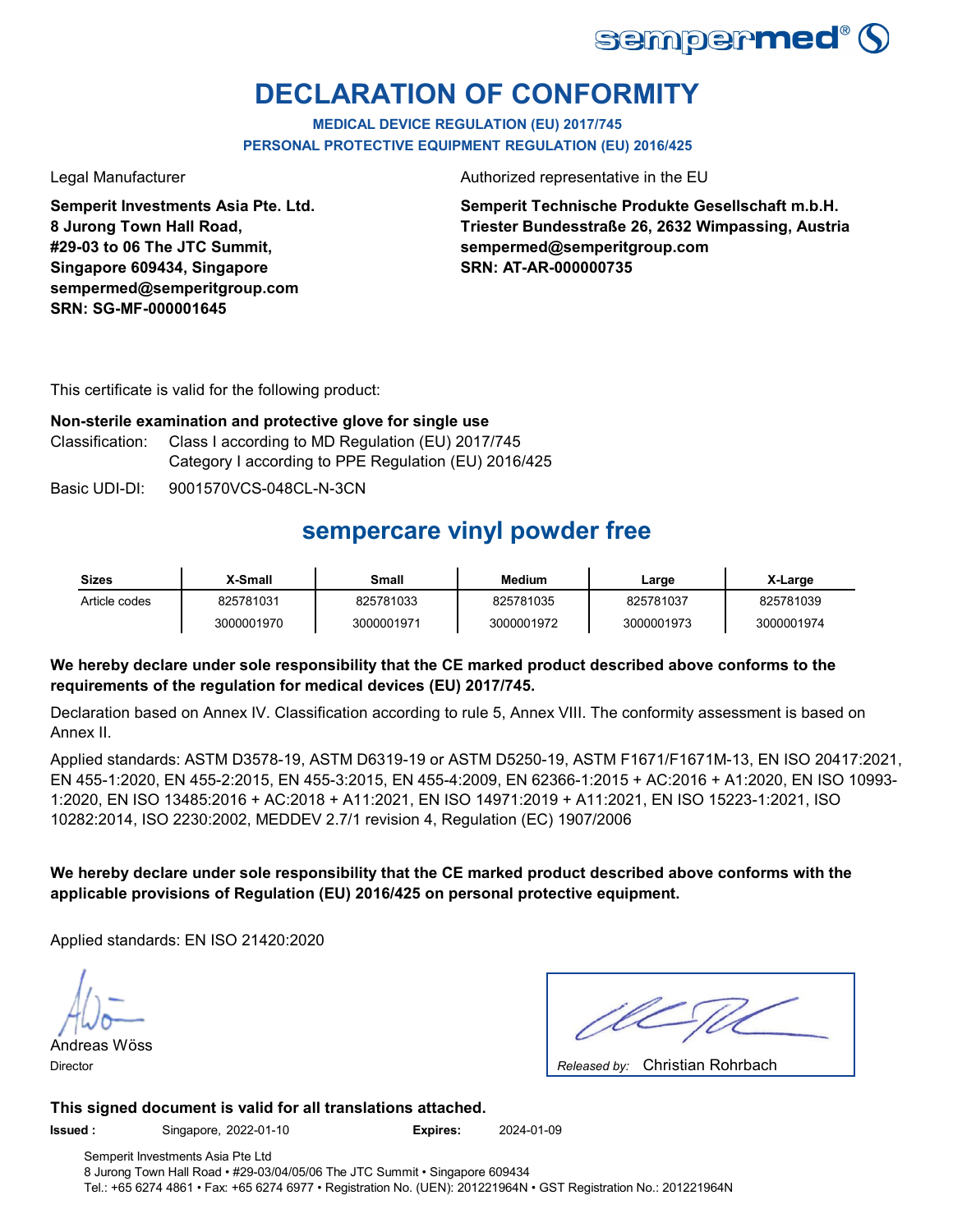

# **KONFORMITÄTSERKLÄRUNG**

MEDIZINPRODUKTEVERORDNUNG (EU) 2017/745 VERORDNUNG (EU) 2016/425 FÜR PERSÖNLICHE SCHUTZAUSRÜSTUNG

**Semperit Investments Asia Pte. Ltd. 8 Jurong Town Hall Road, #29-03 to 06 The JTC Summit, Singapore 609434, Singapore sempermed@semperitgroup.com SRN: SG-MF-000001645**

Hersteller EU-Bevollmächtigter

**Semperit Technische Produkte Gesellschaft m.b.H. Triester Bundesstraße 26, 2632 Wimpassing, Austria sempermed@semperitgroup.com SRN: AT-AR-000000735**

Dieses Zertifikat ist gültig für die folgenden Produkte:

**Nicht-steriler Untersuchungs- und Schutzhandschuh für den Einmalgebrauch** Klassifizierung: Klasse I gemäß Medizinprodukteverordnung (EU) 2017/745 Kategorie I gemäß PSA Verordnung (EU) 2016/425

Basic UDI-DI: 9001570VCS-048CL-N-3CN

## **sempercare vinyl powder free**

| Größen         | X-Small    | Small      | Medium     | Large      | X-Large    |
|----------------|------------|------------|------------|------------|------------|
| Artikelnummern | 825781031  | 825781033  | 825781035  | 825781037  | 825781039  |
|                | 3000001970 | 3000001971 | 3000001972 | 3000001973 | 3000001974 |

### **Wir bestätigen hiermit unter alleiniger Verantwortung, dass die CE gekennzeichneten Produkte mit den Anforderungen der Medizinprodukteverordnung (EU) 2017/745 übereinstimmen.**

Erklärung basierend auf Anhang IV. Klassifizierung gemäß Regel 5, Anhang VIII. Konformitätsbewertung gemäß Anhang II.

Angewandte Normen: ASTM D3578-19, ASTM D6319-19 or ASTM D5250-19, ASTM F1671/F1671M-13, EN ISO 20417:2021, EN 455-1:2020, EN 455-2:2015, EN 455-3:2015, EN 455-4:2009, EN 62366-1:2015 + AC:2016 + A1:2020, EN ISO 10993-1:2020, EN ISO 13485:2016 + AC:2018 + A11:2021, EN ISO 14971:2019 + A11:2021, EN ISO 15223- 1:2021, ISO 10282:2014, ISO 2230:2002, MEDDEV 2.7/1 revision 4, Regulation (EC) 1907/2006

**Wir bestätigen hiermit unter alleiniger Verantwortung, dass die oben genannten CE gekennzeichneten Produkte mit den maßgeblichen Bestimmungen der Verordnung (EU) 2016/425 für Persönliche Schutzausrüstung übereinstimmen.**

Angewandte Normen: EN ISO 21420:2020

Gültig bis: 2024-01-09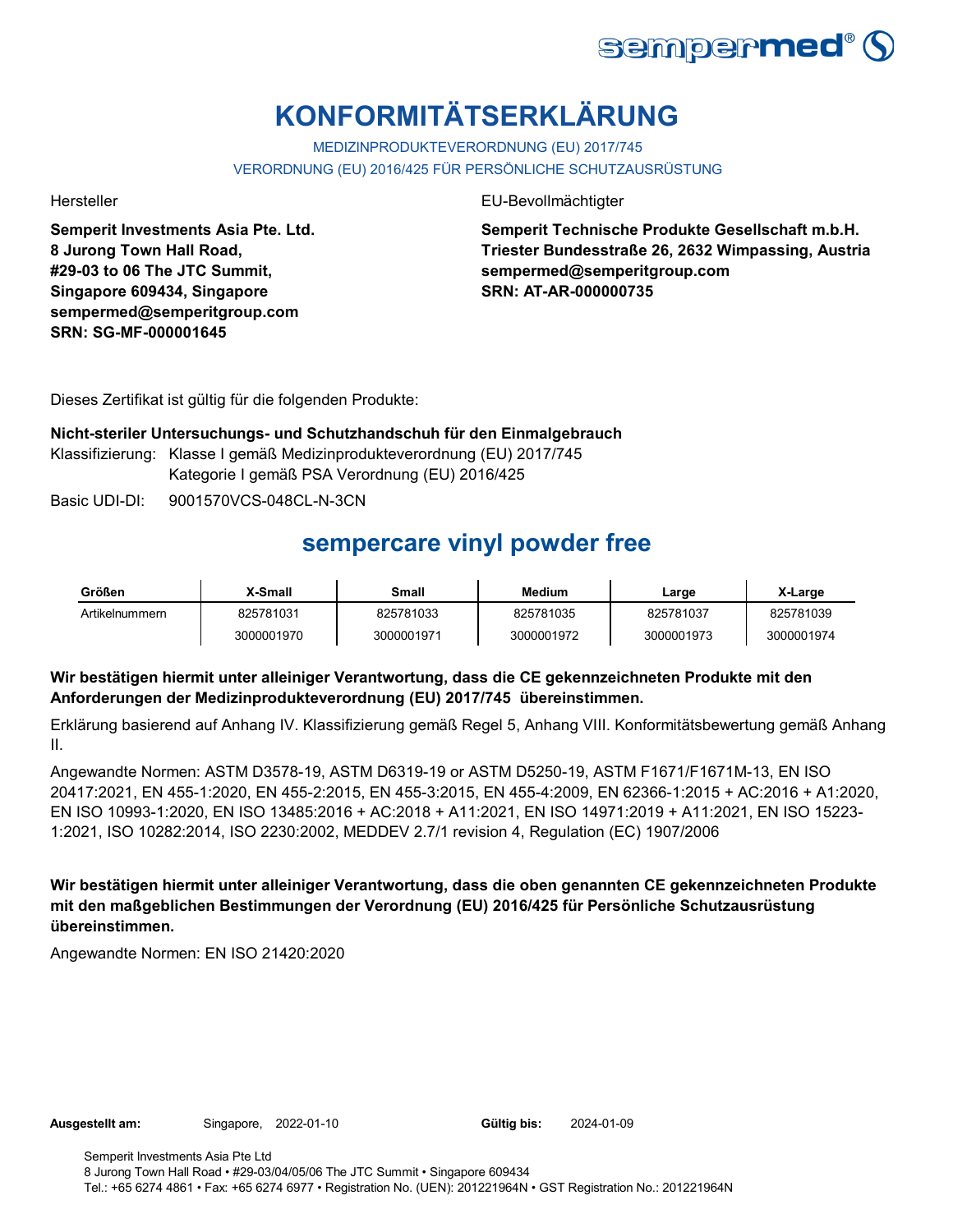

# **DÉCLARATION DE CONFORMITÉ**

RÈGLEMENT POUR LES DISPOSITIFS MÉDICAUX (UE) 2017/745 RÈGLEMENT (UE) 2016/425 POUR L'ÉQUIPEMENT DE PROTECTION INDIVIDUELLE

**Semperit Investments Asia Pte. Ltd. 8 Jurong Town Hall Road, #29-03 to 06 The JTC Summit, Singapore 609434, Singapore sempermed@semperitgroup.com SRN: SG-MF-000001645**

Fabricant **Représentant UE** 

**Semperit Technische Produkte Gesellschaft m.b.H. Triester Bundesstraße 26, 2632 Wimpassing, Austria sempermed@semperitgroup.com SRN: AT-AR-000000735**

Ce certificat est valable pour les produits suivants :

### **Gant d'examen et de protection non-stérile à usage unique** Classification : Classe I selon la règlement pour dispositifs médicaux (UE) 2017/745 Catégorie I selon la règlement EPI (UE) 2016/425

Basic UDI-DI: 9001570VCS-048CL-N-3CN

## **sempercare vinyl powder free**

| Tailles           | <b>X-Small</b> | Small      | Medium     | ∟arge      | X-Large    |
|-------------------|----------------|------------|------------|------------|------------|
| Numéros d'article | 825781031      | 825781033  | 825781035  | 825781037  | 825781039  |
|                   | 3000001970     | 3000001971 | 3000001972 | 3000001973 | 3000001974 |

### **Par la présente, nous déclarons sous notre propre responsabilité que les produits portant le symbole CE sont conformes aux exigences de la règlement sur les dispositifs médicaux (EU) 2017/745.**

La déclaration se fonde sur l'annexe IV. Classification selon la règle 5, annexe VIII. Évaluation de la conformité selon l'annexe II.

Normes appliquées : ASTM D3578-19, ASTM D6319-19 or ASTM D5250-19, ASTM F1671/F1671M-13, EN ISO 20417:2021, EN 455-1:2020, EN 455-2:2015, EN 455-3:2015, EN 455-4:2009, EN 62366-1:2015 + AC:2016 + A1:2020, EN ISO 10993-1:2020, EN ISO 13485:2016 + AC:2018 + A11:2021, EN ISO 14971:2019 + A11:2021, EN ISO 15223- 1:2021, ISO 10282:2014, ISO 2230:2002, MEDDEV 2.7/1 revision 4, Regulation (EC) 1907/2006

**Par la présente, nous déclarons sous notre propre responsabilité que les produits portant le symbole CE mentionnés ci-dessus sont conformes aux dispositions essentielles de la règlement (UE) 2016/425 concernant l'équipement de protection individuelle.**

Normes appliquées : EN ISO 21420:2020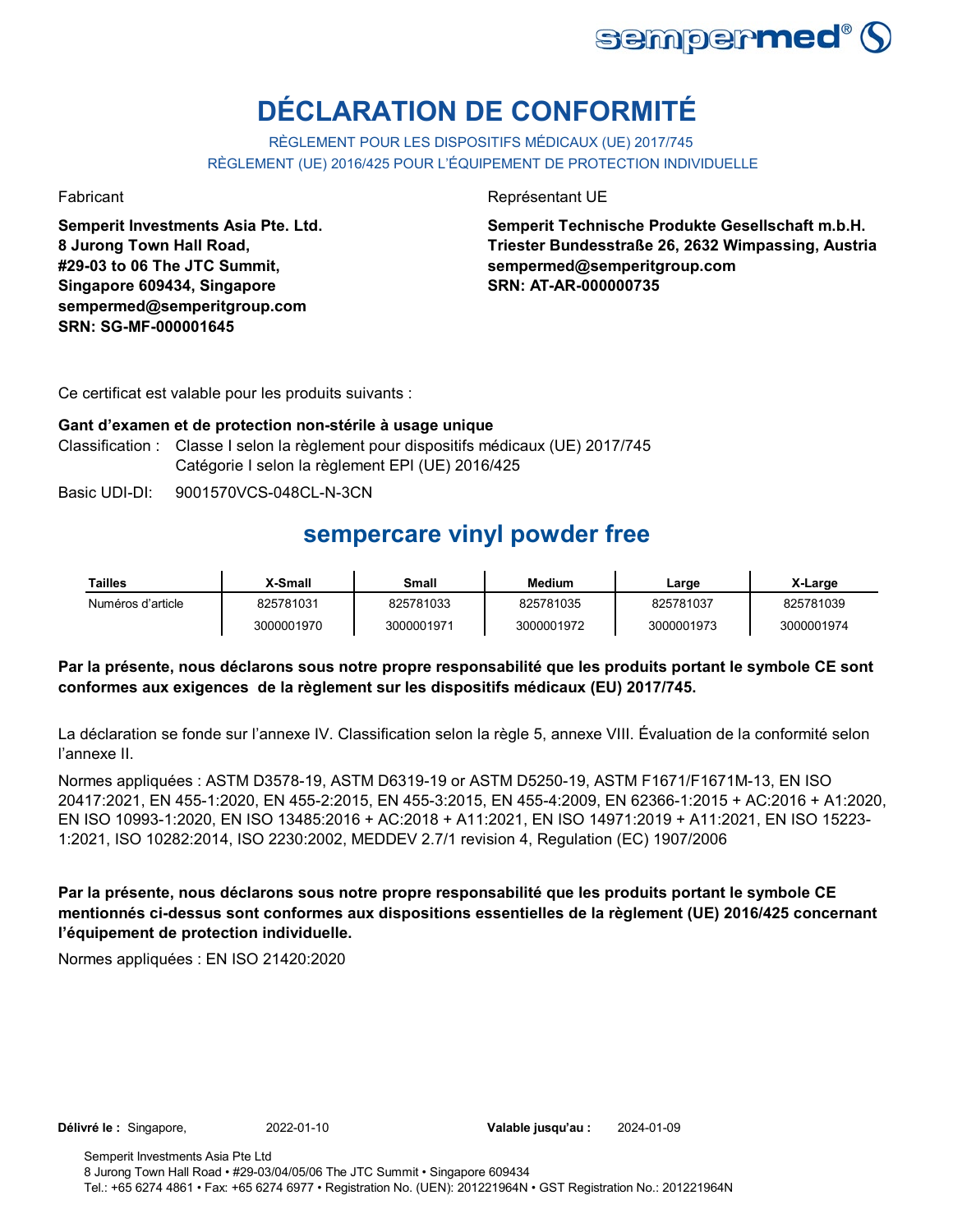

# **DICHIARAZIONE DI CONFORMITÀ**

REGOLAMENTO SUL DISPOSITIVO MEDICO (UE) 2017/745 REGOLAMENTO (UE) 2016/425 DELL'APPARECCHIATURA DI PROTEZIONE INDIVIDUALE

**Semperit Investments Asia Pte. Ltd. 8 Jurong Town Hall Road, #29-03 to 06 The JTC Summit, Singapore 609434, Singapore sempermed@semperitgroup.com SRN: SG-MF-000001645**

Produttore **Rappresentante autorizzato nell'UE** 

**Semperit Technische Produkte Gesellschaft m.b.H. Triester Bundesstraße 26, 2632 Wimpassing, Austria sempermed@semperitgroup.com SRN: AT-AR-000000735**

Questo certificato è valido per il seguente prodotto:

### **Guanto protettivo non sterile monouso da esame**

- Clasificazione: Classe I secondo il regolamento dispositivi medici (UE) 2017/745 Categoria I secondo il regolamento (UE) 2016/425 del PPE
- Basic UDI-DI: 9001570VCS-048CL-N-3CN

## **sempercare vinyl powder free**

| <b>Misure</b>   | X-Small    | Small      | Medium     | Large      | X-Large    |
|-----------------|------------|------------|------------|------------|------------|
| Codici articolo | 825781031  | 825781033  | 825781035  | 825781037  | 825781039  |
|                 | 3000001970 | 3000001971 | 3000001972 | 3000001973 | 3000001974 |

### **Con la presente, dichiariamo sotto la nostra esclusiva responsabilità che il prodotto con marchio CE sopra descritto soddisfa i requisiti del regolamento sui dispositivi medici (UE) 2017/745 .**

Dichiarazione basata sull'allegato IV. Classificazione secondo la regola 5, allegato VIII. La valutazione della conformità si basa sull'allegato II.

Norme applicate: ASTM D3578-19, ASTM D6319-19 or ASTM D5250-19, ASTM F1671/F1671M-13, EN ISO 20417:2021, EN 455-1:2020, EN 455-2:2015, EN 455-3:2015, EN 455-4:2009, EN 62366-1:2015 + AC:2016 + A1:2020, EN ISO 10993- 1:2020, EN ISO 13485:2016 + AC:2018 + A11:2021, EN ISO 14971:2019 + A11:2021, EN ISO 15223-1:2021, ISO 10282:2014, ISO 2230:2002, MEDDEV 2.7/1 revision 4, Regulation (EC) 1907/2006

**Con la presente, dichiariamo sotto la nostra esclusiva responsabilità che il prodotto con marchio CE sopra descritto è conforme alle disposizioni applicabili del Regolamento (UE) 2016/425 sui dispositivi di protezione individuale.**

Norme applicate: EN ISO 21420:2020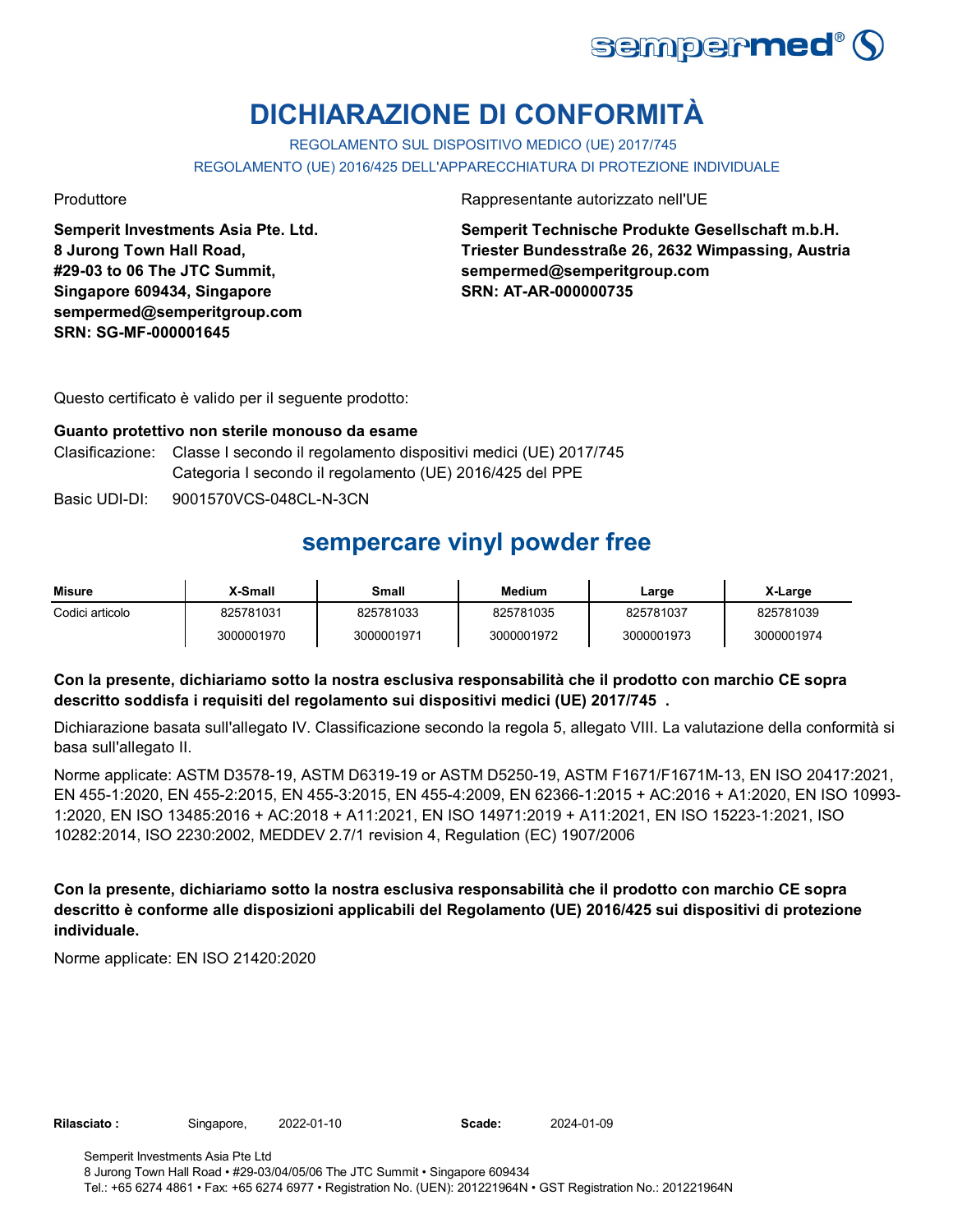

# **CONFORMITEITSVERKLARING**

VERORDENING MEDISCHE PRODUCTEN (EU) 2017/745 VERORDENING (EU) 2016/425 BETREFFENDE PERSOONLIJKE BESCHERMENDE UITRUSTING

**Semperit Investments Asia Pte. Ltd. 8 Jurong Town Hall Road, #29-03 to 06 The JTC Summit, Singapore 609434, Singapore sempermed@semperitgroup.com SRN: SG-MF-000001645**

Fabrikant Gemachtigde EU

**Semperit Technische Produkte Gesellschaft m.b.H. Triester Bundesstraße 26, 2632 Wimpassing, Austria sempermed@semperitgroup.com SRN: AT-AR-000000735**

Dit certificaat is geldig voor de volgende producten:

#### **Niet-steriele onderzoeks- en beschermende handschoenen voor eenmalig gebruik**

Classificatie: Klasse I volgens Verordening (EU) 2017/745 betreffende medische hulpmiddelen Categorie I volgens PBM-verordening (EU) 2016/425

Basic UDI-DI: 9001570VCS-048CL-N-3CN

### **sempercare vinyl powder free**

| Maten          | X-Small    | Small      | <b>Medium</b> | ∟arge      | X-Large    |
|----------------|------------|------------|---------------|------------|------------|
| Artikelnummers | 825781031  | 825781033  | 825781035     | 825781037  | 825781039  |
|                | 3000001970 | 3000001971 | 3000001972    | 3000001973 | 3000001974 |

### **Wij verklaren hierbij onder uitsluitende verantwoordelijkheid, dat de CE-gemarkeerde producten voldoen aan de vereisten van de Verordening Medische Hulpmiddelen (EU) 2017/745.**

Verklaring op basis van bijlage IV. Classificatie volgens regel 5, bijlage VIII. De conformiteitsbeoordeling is gebaseerd op bijlage II.

Toegepaste normen: ASTM D3578-19, ASTM D6319-19 or ASTM D5250-19, ASTM F1671/F1671M-13, EN ISO 20417:2021, EN 455-1:2020, EN 455-2:2015, EN 455-3:2015, EN 455-4:2009, EN 62366-1:2015 + AC:2016 + A1:2020, EN ISO 10993-1:2020, EN ISO 13485:2016 + AC:2018 + A11:2021, EN ISO 14971:2019 + A11:2021, EN ISO 15223- 1:2021, ISO 10282:2014, ISO 2230:2002, MEDDEV 2.7/1 revision 4, Regulation (EC) 1907/2006

**Hierbij verklaren wij onder uitsluitende verantwoordelijkheid, dat de bovengenoemde CE-gemarkeerde producten voldoen aan de relevante bepalingen van de Verordening (EU) 2016/425 betreffende persoonlijke beschermingsmiddelen.**

Toegepaste normen: EN ISO 21420:2020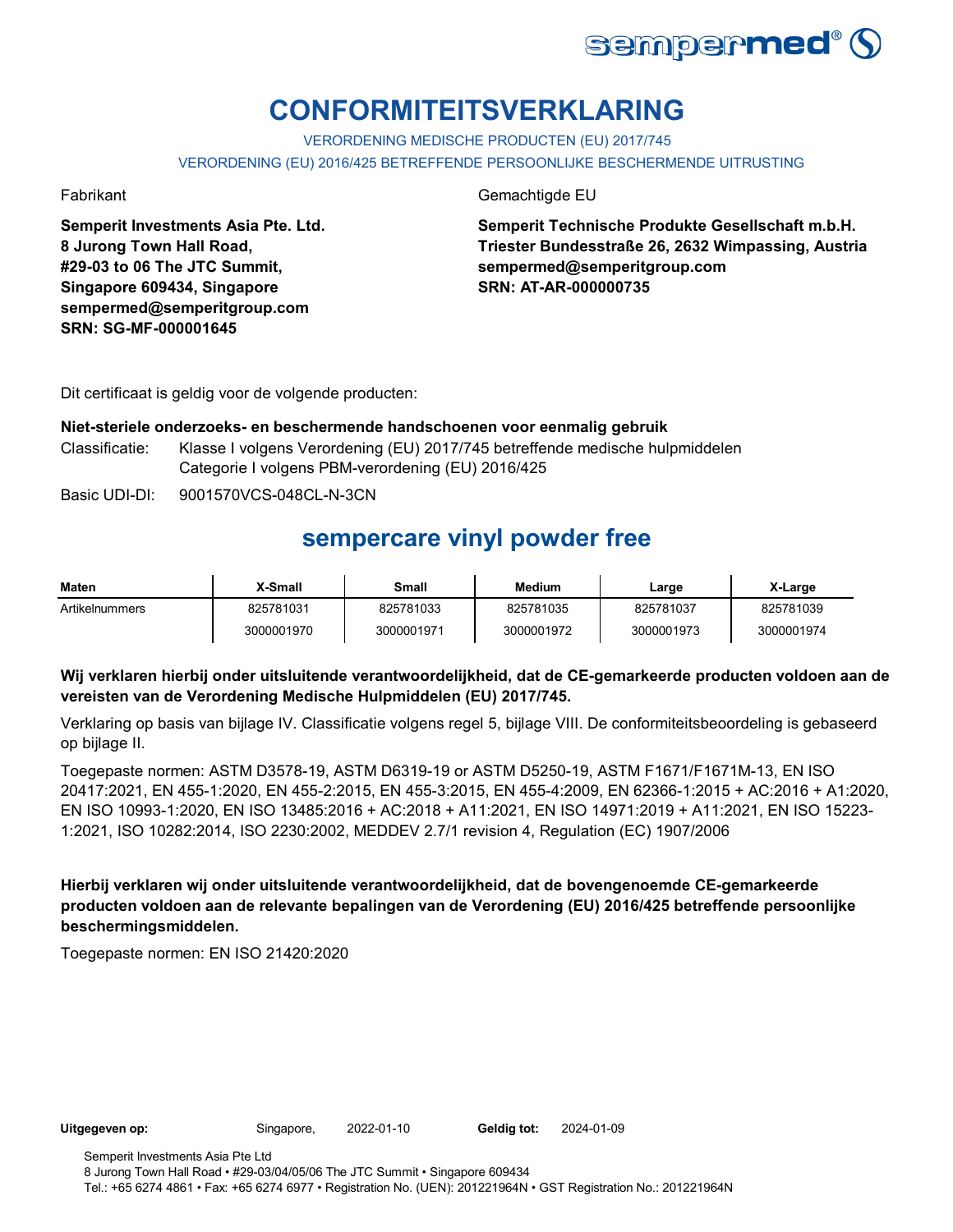

# **DECLARACIÓN DE CONFORMIDAD**

REGLAMENTO (UE) 2017/745 DE PRODUCTOS MEDICINALES REGLAMENTO (UE) 2016/425 PARA EQUIPAMIENTOS PERSONALES

**Semperit Investments Asia Pte. Ltd. 8 Jurong Town Hall Road, #29-03 to 06 The JTC Summit, Singapore 609434, Singapore sempermed@semperitgroup.com SRN: SG-MF-000001645**

Fabricante de la UE estado e a contra el estado en el Representante de la UE

**Semperit Technische Produkte Gesellschaft m.b.H. Triester Bundesstraße 26, 2632 Wimpassing, Austria sempermed@semperitgroup.com SRN: AT-AR-000000735**

El presente certificado es válido para los siguientes productos:

#### **Guante de exploración y protección no estéril para un solo uso**

- Clasificación: Clase I según el Reglamento de Productos Medicinales (EU) 2017/745 Categoría I según el Reglamento EPI (UE) 2016/425
- Basic UDI-DI: 9001570VCS-048CL-N-3CN

## **sempercare vinyl powder free**

| Tamaños            | X-Small    | Small      | Medium     | Large      | X-Large    |
|--------------------|------------|------------|------------|------------|------------|
| Número de artículo | 825781031  | 825781033  | 825781035  | 825781037  | 825781039  |
|                    | 3000001970 | 3000001971 | 3000001972 | 3000001973 | 3000001974 |

### **Por la presente confirmamos bajo nuestra exclusiva responsabilidad que los productos con marcado CE cumplen con los requisitos del Reglamento (UE) 2017/745 sobre productos sanitarios.**

Declaración basada en el anexo IV. Clasificación según la norma 5 del anexo VIII. La evaluación de la conformidad se basa en el anexo II.

Normas aplicadas: ASTM D3578-19, ASTM D6319-19 or ASTM D5250-19, ASTM F1671/F1671M-13, EN ISO 20417:2021, EN 455-1:2020, EN 455-2:2015, EN 455-3:2015, EN 455-4:2009, EN 62366-1:2015 + AC:2016 + A1:2020, EN ISO 10993-1:2020, EN ISO 13485:2016 + AC:2018 + A11:2021, EN ISO 14971:2019 + A11:2021, EN ISO 15223- 1:2021, ISO 10282:2014, ISO 2230:2002, MEDDEV 2.7/1 revision 4, Regulation (EC) 1907/2006

**Por la presente confirmamos, bajo nuestra exclusiva responsabilidad, que los productos con la marca CE antes mencionados cumplen con las disposiciones aplicables del Reglamento (UE) 2016/425 sobre equipos de protección personal.**

Normas aplicadas: EN ISO 21420:2020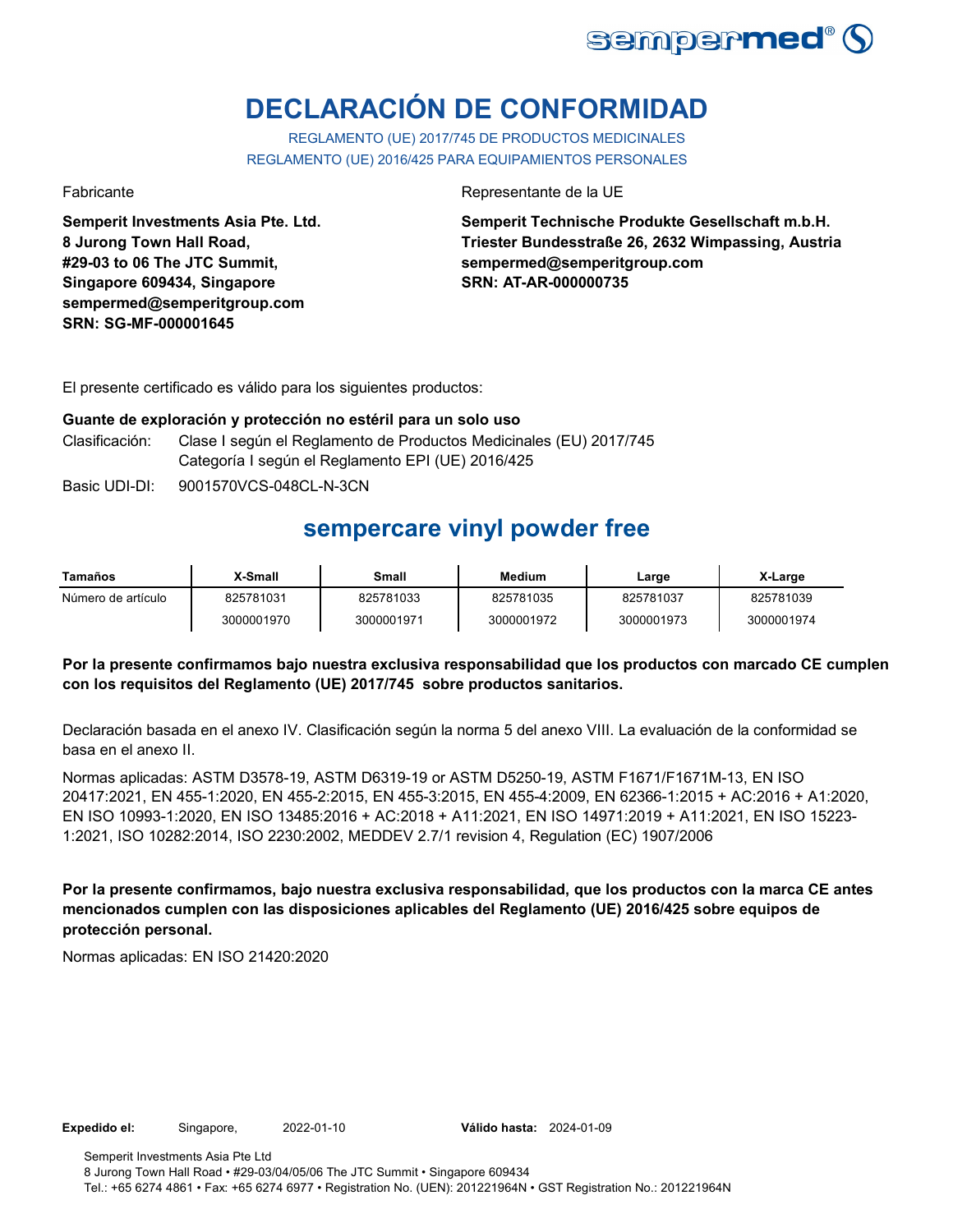

# **DECLARAÇÃO DE CONFORMIDADE**

REGULAMENTO (UE) 2017/745 SOBRE DISPOSITIVOS MÉDICOS REGULAMENTO (UE) 2016/425 SOBRE EQUIPAMENTO DE PROTEÇÃO INDIVIDUAL

**Semperit Investments Asia Pte. Ltd. 8 Jurong Town Hall Road, #29-03 to 06 The JTC Summit, Singapore 609434, Singapore sempermed@semperitgroup.com SRN: SG-MF-000001645**

Fabricante da UE estado e a contrata e a unha presentante da UE estado e a unha presentante da UE

**Semperit Technische Produkte Gesellschaft m.b.H. Triester Bundesstraße 26, 2632 Wimpassing, Austria sempermed@semperitgroup.com SRN: AT-AR-000000735**

Este certificado é válido para os seguintes produtos:

#### **Luva de exame e de proteção não estéril para uso único**

- Classificação: Classe I de acordo com o regulamento de Dispositivos Médicos (UE) 2017/745 Categoria I de acordo com o regulamento EPI (UE) 2016/425
- Basic UDI-DI: 9001570VCS-048CL-N-3CN

### **sempercare vinyl powder free**

| Tamanhos          | X-Small    | Small      | Medium     | Large      | X-Large    |
|-------------------|------------|------------|------------|------------|------------|
| Números de artigo | 825781031  | 825781033  | 825781035  | 825781037  | 825781039  |
|                   | 3000001970 | 3000001971 | 3000001972 | 3000001973 | 3000001974 |

### **Declaramos desta forma, sob a nossa exclusiva responsabilidade, que os produtos com a marca CE estão em conformidade com os requisitos da Regulamento de Dispositivos Médicos (UE) 2017/745 .**

Declaração baseada no Anexo IV. Classificação de acordo com a regra 5, Anexo VIII. Avaliação da conformidade com base no Anexo II.

Normas aplicadas: ASTM D3578-19, ASTM D6319-19 or ASTM D5250-19, ASTM F1671/F1671M-13, EN ISO 20417:2021, EN 455-1:2020, EN 455-2:2015, EN 455-3:2015, EN 455-4:2009, EN 62366-1:2015 + AC:2016 + A1:2020, EN ISO 10993- 1:2020, EN ISO 13485:2016 + AC:2018 + A11:2021, EN ISO 14971:2019 + A11:2021, EN ISO 15223-1:2021, ISO 10282:2014, ISO 2230:2002, MEDDEV 2.7/1 revision 4, Regulation (EC) 1907/2006

**Declaramos desta forma, sob a nossa exclusiva responsabilidade, que os produtos com a marca CE acima mencionados cumprem as disposições relevantes do regulamento (UE) 2016/425 para Equipamentos de Proteção Individual.**

Normas aplicadas: EN ISO 21420:2020

Válido até: 2024-01-09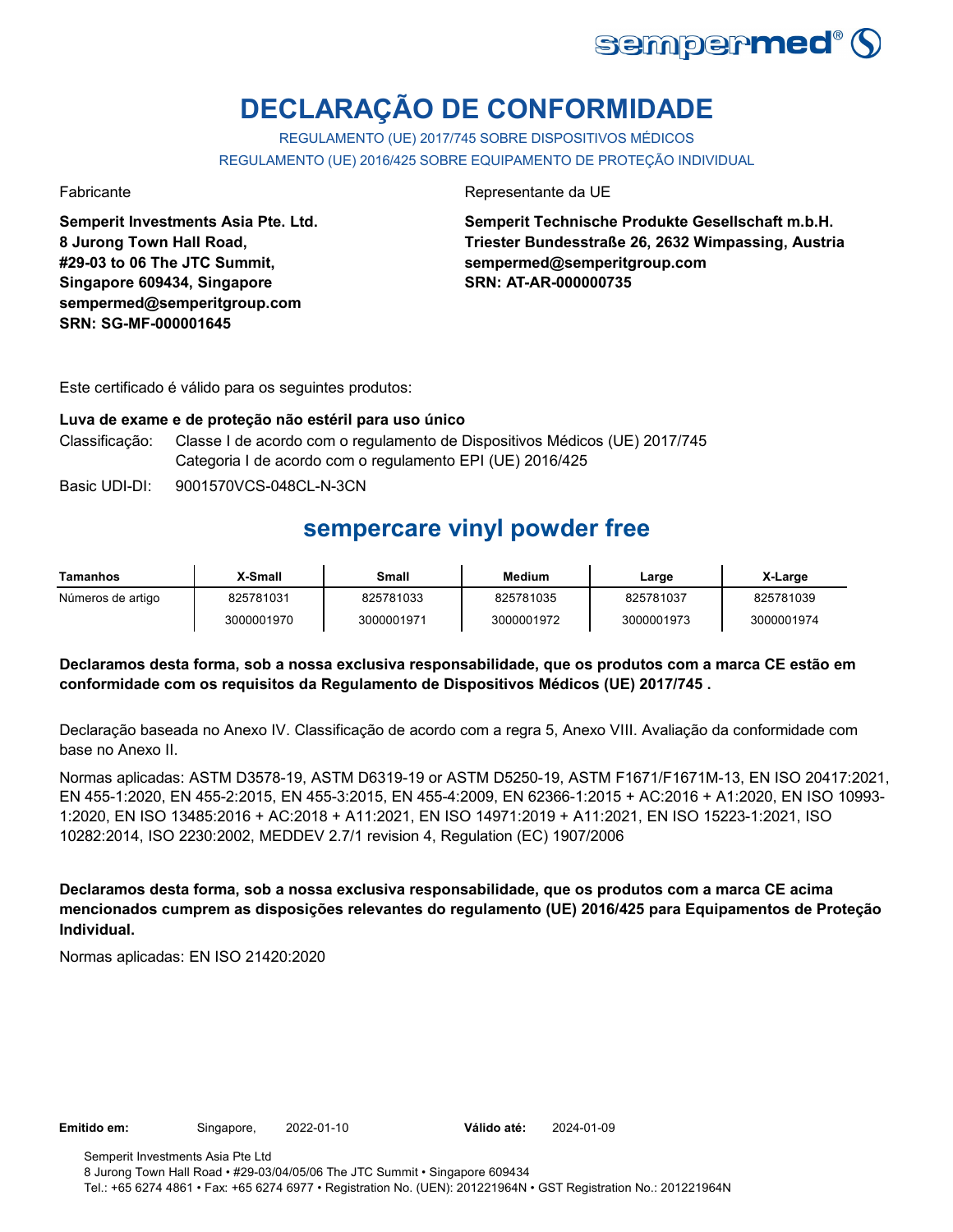

# **DEKLARATON OM ÖVERENSSTÄMMELSE**

FÖRORDNING (EU) 2017/745 MEDICINTEKNISKA PRODUKTER FÖRORDNING (EU) 2016/425 FÖR PERSONLIG SKYDDSUTRUSTNING

**Semperit Investments Asia Pte. Ltd. 8 Jurong Town Hall Road, #29-03 to 06 The JTC Summit, Singapore 609434, Singapore sempermed@semperitgroup.com SRN: SG-MF-000001645**

Tillverkare Behörig representant hos EU

**Semperit Technische Produkte Gesellschaft m.b.H. Triester Bundesstraße 26, 2632 Wimpassing, Austria sempermed@semperitgroup.com SRN: AT-AR-000000735**

Detta certifikat gäller följande produkt:

#### **Icke-steril inspektions- och skyddshandske för engångsanvändning**

Klassificering: Klass I enligt EU-förordning för medicintek-niska produkter (MD) (EU) 2017/745 Kategori I enligt EU-förordning för personlig skyddsutrustning (PPE) 2016/425

Basic UDI-DI: 9001570VCS-048CL-N-3CN

## **sempercare vinyl powder free**

| Storlekar    | X-Small    | Small      | <b>Medium</b> | ∟arge      | X-Large    |
|--------------|------------|------------|---------------|------------|------------|
| Artikelkoder | 825781031  | 825781033  | 825781035     | 825781037  | 825781039  |
|              | 3000001970 | 3000001971 | 3000001972    | 3000001973 | 3000001974 |

### **Vi förklarar härmed under eget exklusivt ansvar att ovan beskrivna, CE-markerade produkt stämmer överens med erforderliga i förordning för medicinska produkter (EU) 2017/745.**

Förklaring på grundval av bilaga IV. Klassificering enligt regel 5, bilaga VIII. Bedömningen av överensstämmelse grundar sig på bilaga II.

Tillämpade standarder: ASTM D3578-19, ASTM D6319-19 or ASTM D5250-19, ASTM F1671/F1671M-13, EN ISO 20417:2021, EN 455-1:2020, EN 455-2:2015, EN 455-3:2015, EN 455-4:2009, EN 62366-1:2015 + AC:2016 + A1:2020, EN ISO 10993-1:2020, EN ISO 13485:2016 + AC:2018 + A11:2021, EN ISO 14971:2019 + A11:2021, EN ISO 15223-1:2021, ISO 10282:2014, ISO 2230:2002, MEDDEV 2.7/1 revision 4, Regulation (EC) 1907/2006

### **Vi förklarar härmed under eget exklusivt ansvar att ovan beskrivna, CE-markerade produkt stämmer överens med tillämpliga bestämmelser i EU-förordningen 2016/425 för personlig skyddsutrustning.**

Tillämpade standarder: EN ISO 21420:2020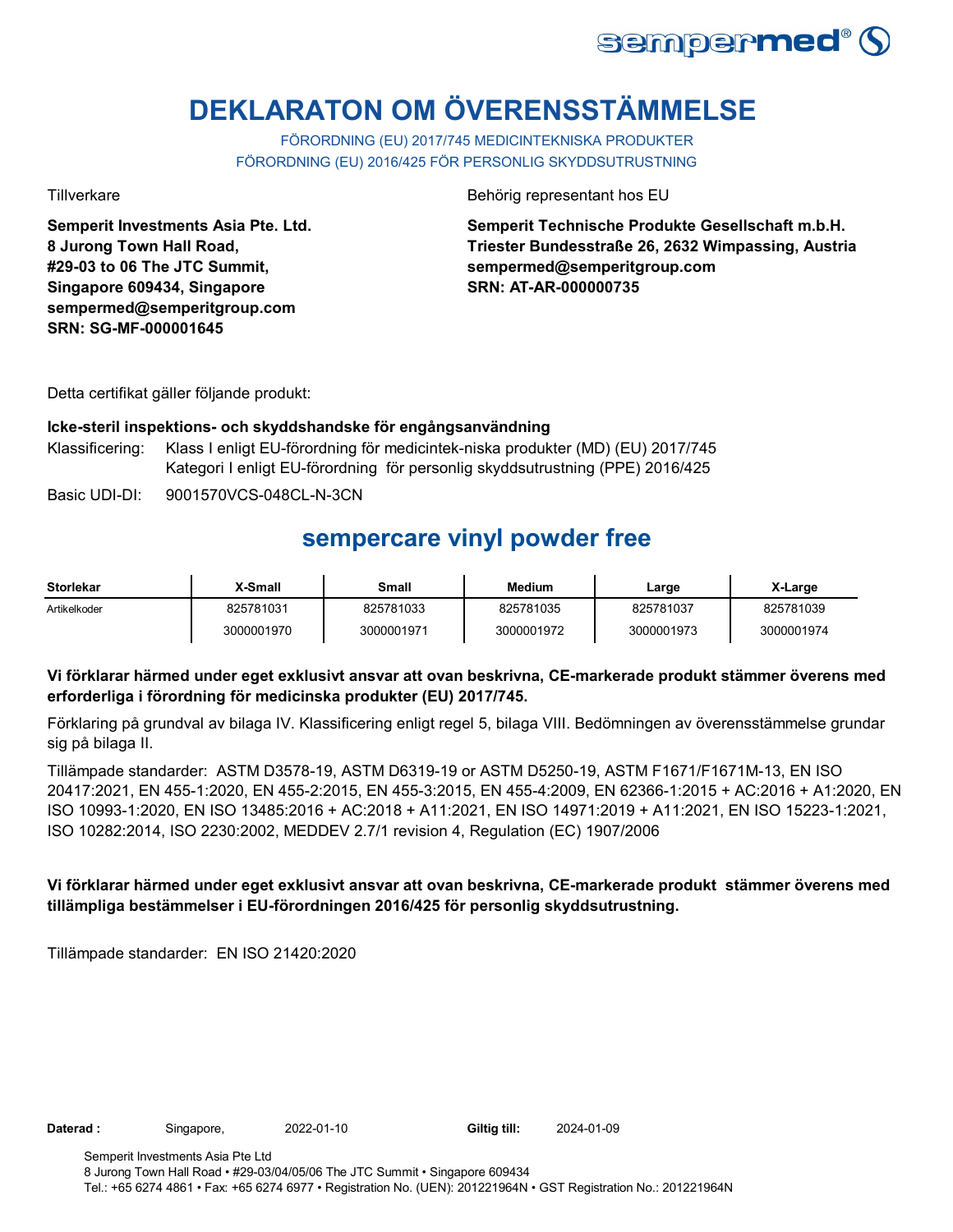

# **KONFORMITETSERKLÆRING**

FORORDNING (EU) 2017/745 OM MEDICINSK UDSTYR FORORDNING (EU) 2016/425 FOR PERSONLIGE VÆRNEMIDLER

Producent EU-befuldmægtigede

**Semperit Investments Asia Pte. Ltd. 8 Jurong Town Hall Road, #29-03 to 06 The JTC Summit, Singapore 609434, Singapore sempermed@semperitgroup.com SRN: SG-MF-000001645**

**Semperit Technische Produkte Gesellschaft m.b.H. Triester Bundesstraße 26, 2632 Wimpassing, Austria sempermed@semperitgroup.com SRN: AT-AR-000000735**

Dette certifikat er gyldigt for følgende produkter:

### **Ikke-steril undersøgelses- og beskyttelseshandske til engangsbrug** Klassificering: Klasse I jævnfør (EU) 2017/745 -forordningen for medicinsk udstyr Kategori I jævnfør PVM-lovgivningen (EU) 2016/425

Basic UDI-DI: 9001570VCS-048CL-N-3CN

## **sempercare vinyl powder free**

| <b>Størrelser</b> | X-Small    | Small      | Medium     | Large      | X-Large    |
|-------------------|------------|------------|------------|------------|------------|
| Artikelnumre      | 825781031  | 825781033  | 825781035  | 825781037  | 825781039  |
|                   | 3000001970 | 3000001971 | 3000001972 | 3000001973 | 3000001974 |

### **Vi bekræfter hermed under fuldt ansvar, at de ovenfor nævnte CE-mærkede produkter stemmer overens med de krav i forordningen for medicinsk udstyr (EU) 2017/745.**

Erklæring på grundlag af bilag IV. Klassificering i henhold til regel 5, bilag VIII. Overensstemmelsesvurderingen er baseret på bilag II.

Anvendte standarder: ASTM D3578-19, ASTM D6319-19 or ASTM D5250-19, ASTM F1671/F1671M-13, EN ISO 20417:2021, EN 455-1:2020, EN 455-2:2015, EN 455-3:2015, EN 455-4:2009, EN 62366-1:2015 + AC:2016 + A1:2020, EN ISO 10993-1:2020, EN ISO 13485:2016 + AC:2018 + A11:2021, EN ISO 14971:2019 + A11:2021, EN ISO 15223- 1:2021, ISO 10282:2014, ISO 2230:2002, MEDDEV 2.7/1 revision 4, Regulation (EC) 1907/2006

### **Vi bekræfter hermed under fuldt ansvar, at de ovenfor nævnte CE-mærkede produkter stemmer overens med med de afgørende bestemmelser i forordningen (EU) 2016/425 for personlige værnemidler.**

2024-01-09

Anvendte standarder: EN ISO 21420:2020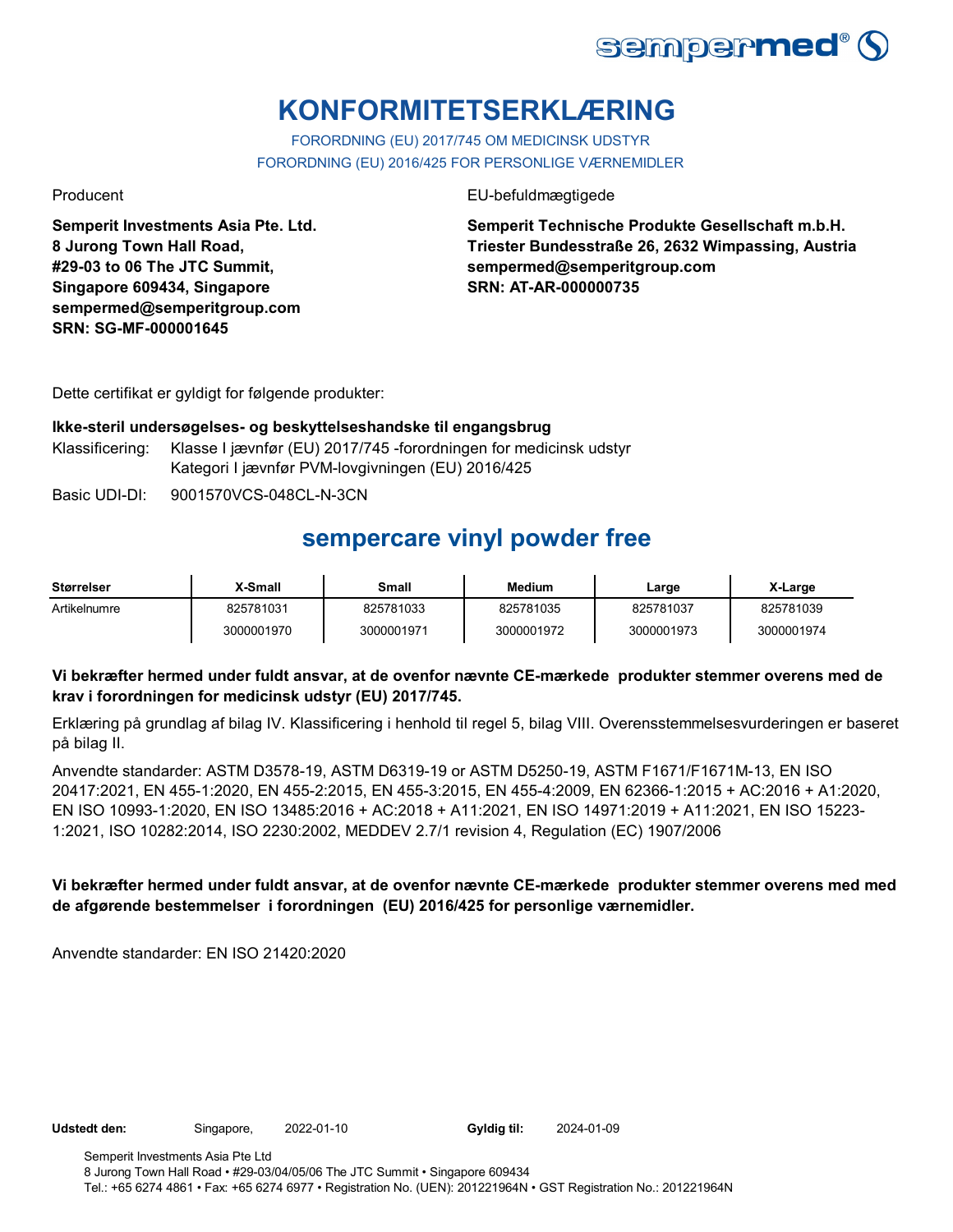

# **KONFORMITETSERKLÆRING**

FORORDNING FOR MEDISINSK UTSTYR (EU) 2017/745 FORORDNING (EU) 2016/425 OM PERSONLIG VERNEUTSTYR

**Semperit Investments Asia Pte. Ltd. 8 Jurong Town Hall Road, #29-03 to 06 The JTC Summit, Singapore 609434, Singapore sempermed@semperitgroup.com SRN: SG-MF-000001645**

Produsent Autorisert representant i EU

**Semperit Technische Produkte Gesellschaft m.b.H. Triester Bundesstraße 26, 2632 Wimpassing, Austria sempermed@semperitgroup.com SRN: AT-AR-000000735**

Dette sertifikatet er gyldig for følgende produkter:

#### **Ikke-steril undersøkelses- og beskyttelseshanske for engangsbruk**

Klassifisering: Klasse I i henhold til forordning for medisinsk utstyr (EU) 2017/745 Kategori I i henhold til PVU-forordningen (EU) nr. 2016/425

Basic UDI-DI: 9001570VCS-048CL-N-3CN

## **sempercare vinyl powder free**

| <b>Størrelser</b> | X-Small    | Small      | <b>Medium</b> | Large      | X-Large    |
|-------------------|------------|------------|---------------|------------|------------|
| Artikkelnumre     | 825781031  | 825781033  | 825781035     | 825781037  | 825781039  |
|                   | 3000001970 | 3000001971 | 3000001972    | 3000001973 | 3000001974 |

### **Vi erklærer herved under eneansvar at det CE-merkede produktet oppfyller de kravene i Uredbet for medisinsk utstyr (EU) 2017/745.**

Erklæring basert på vedlegg IV. Klassifisering i henhold til regel nr. 5, vedlegg VIII. Samsvarsvurderingen er basert på vedlegg II.

Relevante standarder: ASTM D3578-19, ASTM D6319-19 or ASTM D5250-19, ASTM F1671/F1671M-13, EN ISO 20417:2021, EN 455-1:2020, EN 455-2:2015, EN 455-3:2015, EN 455-4:2009, EN 62366-1:2015 + AC:2016 + A1:2020, EN ISO 10993-1:2020, EN ISO 13485:2016 + AC:2018 + A11:2021, EN ISO 14971:2019 + A11:2021, EN ISO 15223- 1:2021, ISO 10282:2014, ISO 2230:2002, MEDDEV 2.7/1 revision 4, Regulation (EC) 1907/2006

### **Vi erklærer herved under eneansvar at det CE-merkede produktet som er nevnt ovenfor oppfyller de relevante bestemmelsene i Forordning (EU) nr. 2016/425 om personlig verneutstyr.**

Relevante standarder: EN ISO 21420:2020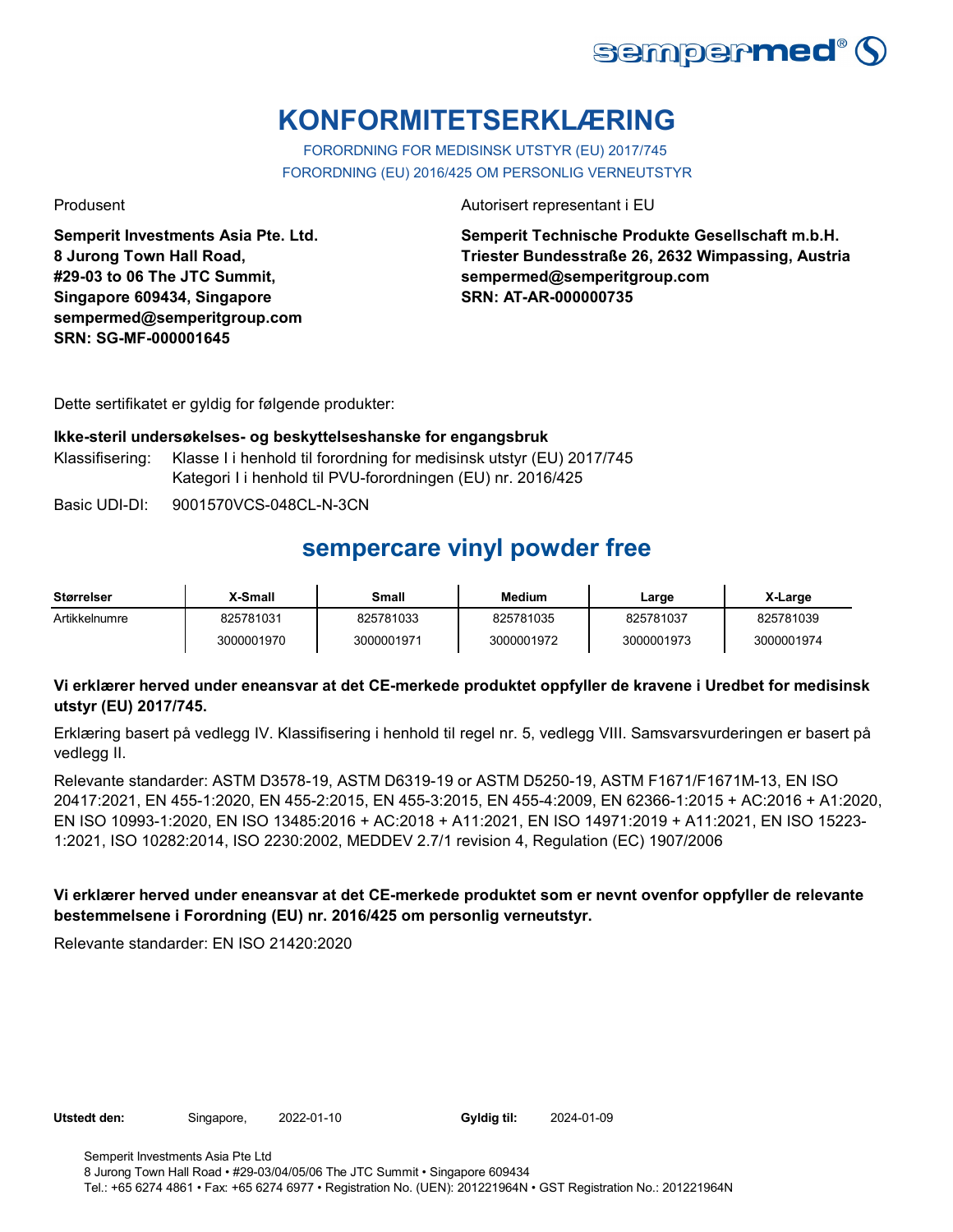

# **VAATIMUSTENMUKAISUUSVAKUUTUS**

LÄÄKINNÄLLISIÄ LAITTEITA KOSKEVA ASETUS (EU) 2017/745 HENKILÖNSUOJAIMISTA ANNETTU ASETUS (EU) 2016/425

**Semperit Investments Asia Pte. Ltd. 8 Jurong Town Hall Road, #29-03 to 06 The JTC Summit, Singapore 609434, Singapore sempermed@semperitgroup.com SRN: SG-MF-000001645**

Valmistaja EU:n valtuutettu edustaja

**Semperit Technische Produkte Gesellschaft m.b.H. Triester Bundesstraße 26, 2632 Wimpassing, Austria sempermed@semperitgroup.com SRN: AT-AR-000000735**

Tämä sertifikaatti koskee seuraavia tuotteita:

#### **Kertakäyttöinen ei-steriili tutkimus- ja suojakäsine**

Luokitus: Luokka I lääkinnällisiä laitteita koskevan asetuksen (EU) 2017/745 mukaisesti Luokka I henkilönsuojaimista annetun asetuksen (EU) 2016/425 mukaisesti

Basic UDI-DI: 9001570VCS-048CL-N-3CN

## **sempercare vinyl powder free**

| Koot         | X-Small    | Small      | <b>Medium</b> | Large      | X-Large    |
|--------------|------------|------------|---------------|------------|------------|
| Tuotenumerot | 825781031  | 825781033  | 825781035     | 825781037  | 825781039  |
|              | 3000001970 | 3000001971 | 3000001972    | 3000001973 | 3000001974 |

### **Täten vahvistamme yksinomaisella vastuullamme, että CE-merkityt tuotteet vastaavat lääkinnällisiä laitteita koskevan asetuksen (EU) 2017/745 mukaisia vaatimuksia.**

Liitteeseen IV perustuva julistus. Luokitus liitteen VIII 5 säännön mukaisesti. Vaatimustenmukaisuuden arviointi perustuu liitteeseen II.

Sovelletut standardit: ASTM D3578-19, ASTM D6319-19 or ASTM D5250-19, ASTM F1671/F1671M-13, EN ISO 20417:2021, EN 455-1:2020, EN 455-2:2015, EN 455-3:2015, EN 455-4:2009, EN 62366-1:2015 + AC:2016 + A1:2020, EN ISO 10993-1:2020, EN ISO 13485:2016 + AC:2018 + A11:2021, EN ISO 14971:2019 + A11:2021, EN ISO 15223- 1:2021, ISO 10282:2014, ISO 2230:2002, MEDDEV 2.7/1 revision 4, Regulation (EC) 1907/2006

### **Täten vahvistamme yksinomaisella vastuullamme, että CE-merkityt tuotteet vastaavat henkilönsuojaimista annetun asetuksen (EU) 2016/425 mukaisia perustavanlaatuisia vaatimuksia.**

Sovelletut standardit: EN ISO 21420:2020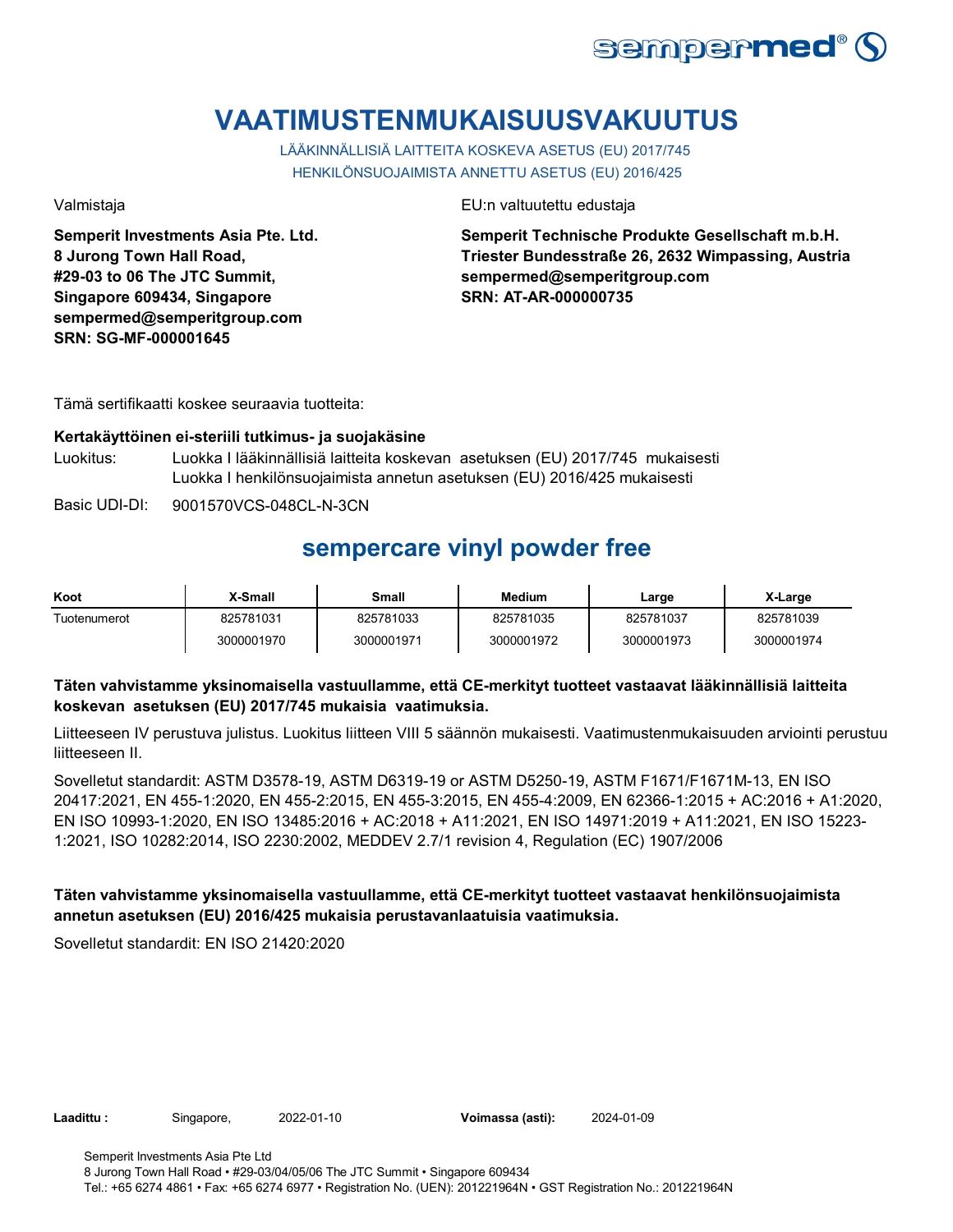

# **ATITIKTIES DEKLARACIJA**

REGLAMENTAS DĖL MEDICINOS PRIETAISŲ (ES) 2017/745 REGLAMENTAS (ES) 2016/425 DĖL ASMENINIŲ APSAUGOS PRIEMONIŲ

**Semperit Investments Asia Pte. Ltd. 8 Jurong Town Hall Road, #29-03 to 06 The JTC Summit, Singapore 609434, Singapore sempermed@semperitgroup.com SRN: SG-MF-000001645**

Gamintojas ES įgaliotas asmuo

**Semperit Technische Produkte Gesellschaft m.b.H. Triester Bundesstraße 26, 2632 Wimpassing, Austria sempermed@semperitgroup.com SRN: AT-AR-000000735**

Šis sertifikatas galioja toliau nurodytiems produktams:

### **Nesterilios vienkartinio naudojimo apžiūros ir apsauginės pirštinės**

- Klasifikacija: I klasė pagal reglamentą dėl medicinos prietaisų (ES) 2017/745 I kategorija pagal reglamentą (ES) 2016/425 dėl asmeninių apsaugos priemonių
- Basic UDI-DI: 9001570VCS-048CL-N-3CN

### **sempercare vinyl powder free**

| Dydžiai         | X-Small    | <b>Small</b> | <b>Medium</b> | Large      | X-Large    |
|-----------------|------------|--------------|---------------|------------|------------|
| Prekiu numeriai | 825781031  | 825781033    | 825781035     | 825781037  | 825781039  |
|                 | 3000001970 | 3000001971   | 3000001972    | 3000001973 | 3000001974 |

### **Prisiimdami visą atsakomybę šiuo dokumentu patvirtiname, kad CE paženklinti produktai atitinka reglamentą dėl medicinos prietaisų (ES) 2017/745 reikalavimus.**

Deklaracija, pagrįsta IV priedu. Klasifikavimas pagal VIII priedo 5 taisyklę. Atitikties įvertinimas pagal II priedą.

Taikomi standartai: ASTM D3578-19, ASTM D6319-19 or ASTM D5250-19, ASTM F1671/F1671M-13, EN ISO 20417:2021, EN 455-1:2020, EN 455-2:2015, EN 455-3:2015, EN 455-4:2009, EN 62366-1:2015 + AC:2016 + A1:2020, EN ISO 10993- 1:2020, EN ISO 13485:2016 + AC:2018 + A11:2021, EN ISO 14971:2019 + A11:2021, EN ISO 15223-1:2021, ISO 10282:2014, ISO 2230:2002, MEDDEV 2.7/1 revision 4, Regulation (EC) 1907/2006

**Prisiimdami visą atsakomybę, šiuo dokumentu patvirtiname, kad anksčiau paminėti CE paženklinti produktai atitinka svarbiausius reglamentą dėl asmeninių apsaugos priemonių (ES) 2016/425 reikalavimus.**

Taikomi standartai: EN ISO 21420:2020

Galioja iki: 2024-01-09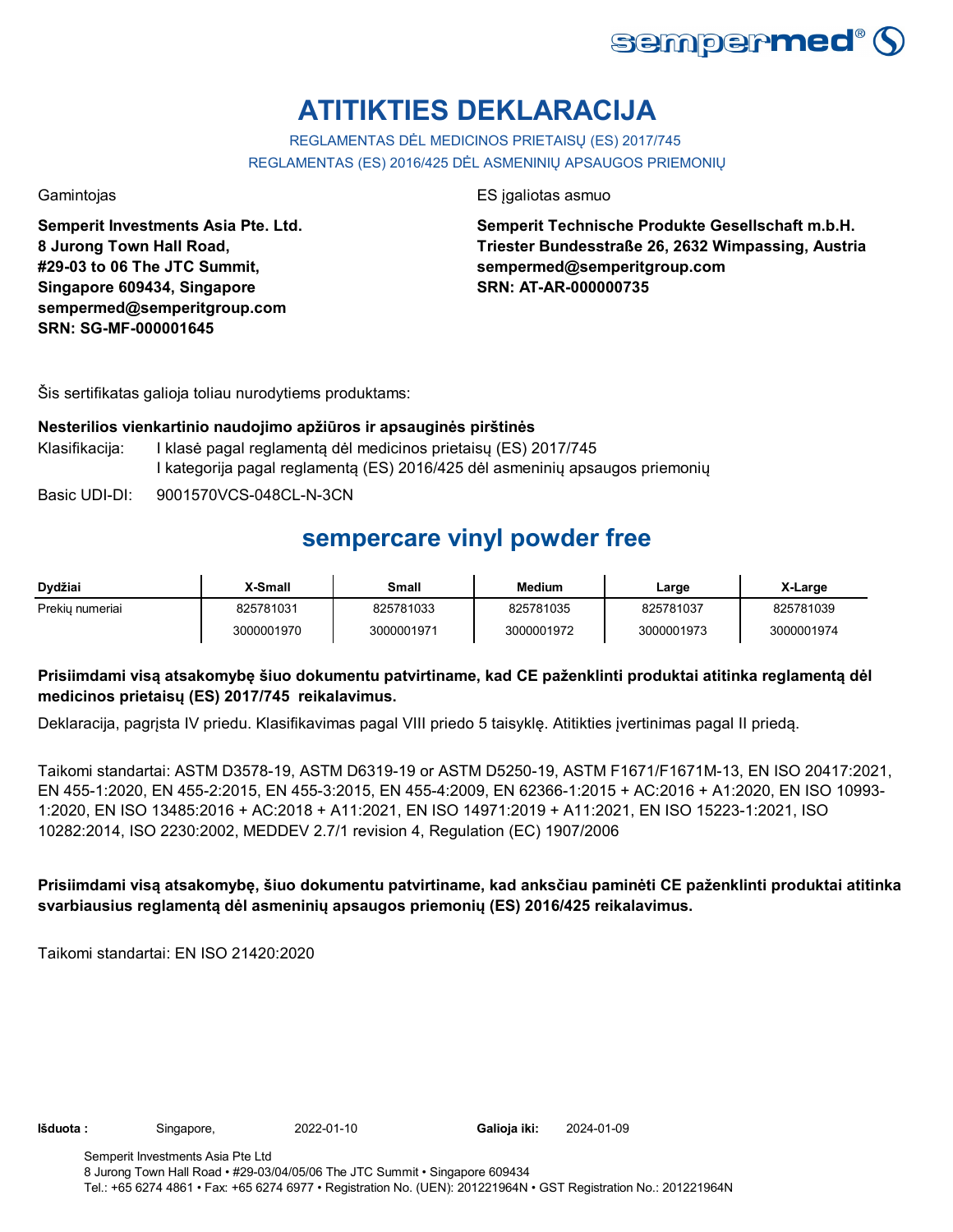

# **ATBILSTĪBAS DEKLARĀCIJA**

MEDICĪNAS IERĪČU REGULA (ES) 2017/745

REGULA (ES) 2016/425 PAR INDIVIDUĀLAJIEM AIZSARDZĪBAS LĪDZEKĻIEM

**Semperit Investments Asia Pte. Ltd. 8 Jurong Town Hall Road, #29-03 to 06 The JTC Summit, Singapore 609434, Singapore sempermed@semperitgroup.com SRN: SG-MF-000001645**

Likumīgais ražotājs Pilnvarotais pārstāvis ES

**Semperit Technische Produkte Gesellschaft m.b.H. Triester Bundesstraße 26, 2632 Wimpassing, Austria sempermed@semperitgroup.com SRN: AT-AR-000000735**

Šis sertifikāts ir derīgs šādam produktam:

#### **Nesterili izmeklēšanas aizsargcimdi vienreizējai lietošanai**

Klasifikācija: I klase saskaņā ar medicīnas ierīču Regulu (ES) 2017/745 I kategorija saskaņā ar IAL Regulu (ES) 2016/425

Basic UDI-DI: 9001570VCS-048CL-N-3CN

### **sempercare vinyl powder free**

| Izmēri          | X-Small    | Small      | <b>Medium</b> | Large      | X-Large    |
|-----------------|------------|------------|---------------|------------|------------|
| Artikula numurs | 825781031  | 825781033  | 825781035     | 825781037  | 825781039  |
|                 | 3000001970 | 3000001971 | 3000001972    | 3000001973 | 3000001974 |

### **Ar šo mēs apliecinām, ka iepriekš aprakstītais produkts ar CE marķējumu atbilst medicīnas ierīču (ES) 2017/745 regulas prasībām.**

Deklarācija, pamatojoties uz IV pielikumu. Klasifikācija saskaņā ar VIII pielikuma 5. noteikumu. Atbilstības novērtēšanas pamatā ir II pielikums.

Piemērotie standarti: ASTM D3578-19, ASTM D6319-19 or ASTM D5250-19, ASTM F1671/F1671M-13, EN ISO 20417:2021, EN 455-1:2020, EN 455-2:2015, EN 455-3:2015, EN 455-4:2009, EN 62366-1:2015 + AC:2016 + A1:2020, EN ISO 10993-1:2020, EN ISO 13485:2016 + AC:2018 + A11:2021, EN ISO 14971:2019 + A11:2021, EN ISO 15223- 1:2021, ISO 10282:2014, ISO 2230:2002, MEDDEV 2.7/1 revision 4, Regulation (EC) 1907/2006

### **Ar šo mēs apliecinām, ka iepriekš aprakstītais produkts ar CE marķējumu atbilst Regulas (ES) 2016/425 par individuālajiem aizsardzības līdzekļiem piemērojamajiem noteikumiem.**

Piemērotie standarti: EN ISO 21420:2020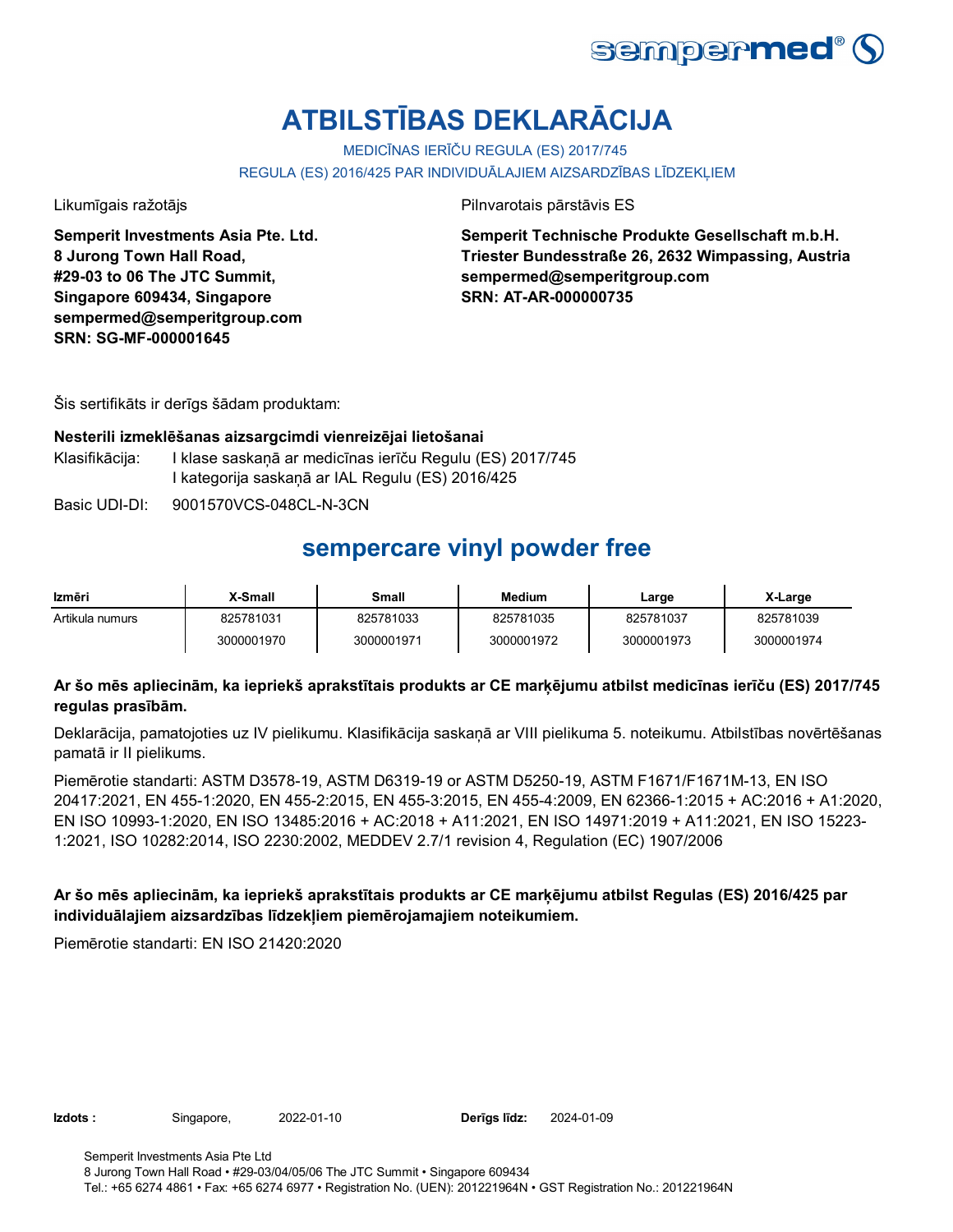

# **VASTAVUSDEKLARATSIOON**

MEDITSIINITOODETE MÄÄRUS (EL) 2017/745 ISIKUKAITSEVAHENDITE MÄÄRUS (EL) 2016/425

**Semperit Investments Asia Pte. Ltd. 8 Jurong Town Hall Road, #29-03 to 06 The JTC Summit, Singapore 609434, Singapore sempermed@semperitgroup.com SRN: SG-MF-000001645**

Tootja Volitatud esindaja EL-is

**Semperit Technische Produkte Gesellschaft m.b.H. Triester Bundesstraße 26, 2632 Wimpassing, Austria sempermed@semperitgroup.com SRN: AT-AR-000000735**

See sertifikaat kehtib järgmistele toodetele:

#### **Mittesteriilne läbivaatus- ja kaitsekinnas ühekordseks kasutuseks**

Klassifikatsioon: I klass kooskõlas meditsiinitoodete määrusega (EU) 2017/745 I kategooria kooskõlas isikukaitsevahendite määrusega (EL) 2016/425

Basic UDI-DI: 9001570VCS-048CL-N-3CN 9001570VCS-048CL-N-3

## **sempercare vinyl powder free**

| Suurused     | X-Small    | Small      | <b>Medium</b> | Large      | X-Large    |
|--------------|------------|------------|---------------|------------|------------|
| Tootenumbrid | 825781031  | 825781033  | 825781035     | 825781037  | 825781039  |
|              | 3000001970 | 3000001971 | 3000001972    | 3000001973 | 3000001974 |

### **Kinnitame oma ainuvastutusel, et CE-märgisega tooted on kooskõlas meditsiinitoodete määruse (EU) 2017/745 nõuetega.**

Deklaratsioon põhineb IV lisal. Klassifikatsioon kooskõlas VIII lisa 5. reegliga. Vastavushindamine põhineb II lisal.

Kohaldatud normid: ASTM D3578-19, ASTM D6319-19 or ASTM D5250-19, ASTM F1671/F1671M-13, EN ISO 20417:2021, EN 455-1:2020, EN 455-2:2015, EN 455-3:2015, EN 455-4:2009, EN 62366-1:2015 + AC:2016 + A1:2020, EN ISO 10993- 1:2020, EN ISO 13485:2016 + AC:2018 + A11:2021, EN ISO 14971:2019 + A11:2021, EN ISO 15223-1:2021, ISO 10282:2014, ISO 2230:2002, MEDDEV 2.7/1 revision 4, Regulation (EC) 1907/2006

### **Kinnitame oma ainuvastutusel, et eespool nimetatud CE-märgistusega tooted on kooskõlas isikukaitsevahendite määruse (EL) 2016/425 põhisätetega.**

Kohaldatud normid: EN ISO 21420:2020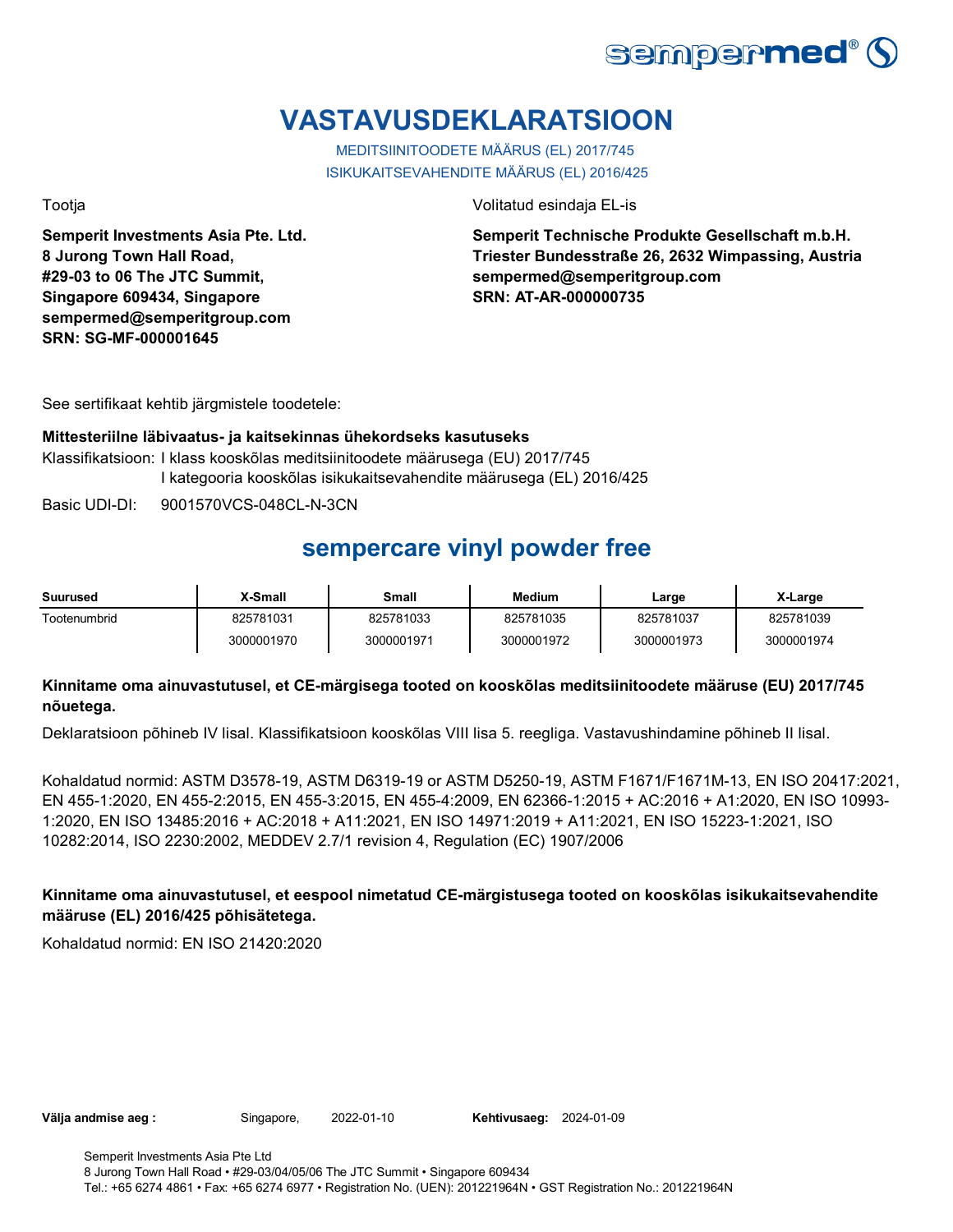

# **PROHLÁŠENÍ O SHODĚ**

NAŘÍZENÍ O ZDRAVOTNICKÝCH PROSTŘEDCÍCH (EU) 2017/745 NAŘÍZENÍ (EU) 2016/425 PRO OSOBNÍ OCHRANNÉ PROSTŘEDKY

**Semperit Investments Asia Pte. Ltd. 8 Jurong Town Hall Road, #29-03 to 06 The JTC Summit, Singapore 609434, Singapore sempermed@semperitgroup.com SRN: SG-MF-000001645**

Výrobce EU zplnomocněný zástupce

**Semperit Technische Produkte Gesellschaft m.b.H. Triester Bundesstraße 26, 2632 Wimpassing, Austria sempermed@semperitgroup.com SRN: AT-AR-000000735**

Tento certifikát je platný pro následující produkty:

#### **Nesterilní vyšetřovací a ochranné rukavice pro jednorázové použití**

Klasifikace Třída I podle nařízení o zdravotnických prostředcích (EU) 2017/745 Kategorie I podle nařízení o OOP (EU) 2016/425

Basic UDI-DI: 9001570VCS-048CL-N-3CN

## **sempercare vinyl powder free**

| Velikosti      | <b>X-Small</b> | Small      | <b>Medium</b> | Large      | X-Large    |
|----------------|----------------|------------|---------------|------------|------------|
| Číslo produktu | 825781031      | 825781033  | 825781035     | 825781037  | 825781039  |
|                | 3000001970     | 3000001971 | 3000001972    | 3000001973 | 3000001974 |

### **Tímto potvrzujeme s výlučnou odpovědností, že produkty označené CE souhlasí se požadavky nařízení o zdravotnických prostředcích (EU) 2017/745.**

Prohlášení na základě přílohy IV. Klasifikace podle pravidla 5 přílohy VIII. Posouzení shody je založeno na příloze II.

Použité normy: ASTM D3578-19, ASTM D6319-19 or ASTM D5250-19, ASTM F1671/F1671M-13, EN ISO 20417:2021, EN 455-1:2020, EN 455-2:2015, EN 455-3:2015, EN 455-4:2009, EN 62366-1:2015 + AC:2016 + A1:2020, EN ISO 10993- 1:2020, EN ISO 13485:2016 + AC:2018 + A11:2021, EN ISO 14971:2019 + A11:2021, EN ISO 15223-1:2021, ISO 10282:2014, ISO 2230:2002, MEDDEV 2.7/1 revision 4, Regulation (EC) 1907/2006

**Tímto potvrzujeme s výlučnou odpovědností, že výše uvedené produkty označené jako CE souhlasí s příslušnými ustanoveními nařízení (EU) 2016/425 pro Osobní ochranné prostředky.**

Použité normy: EN ISO 21420:2020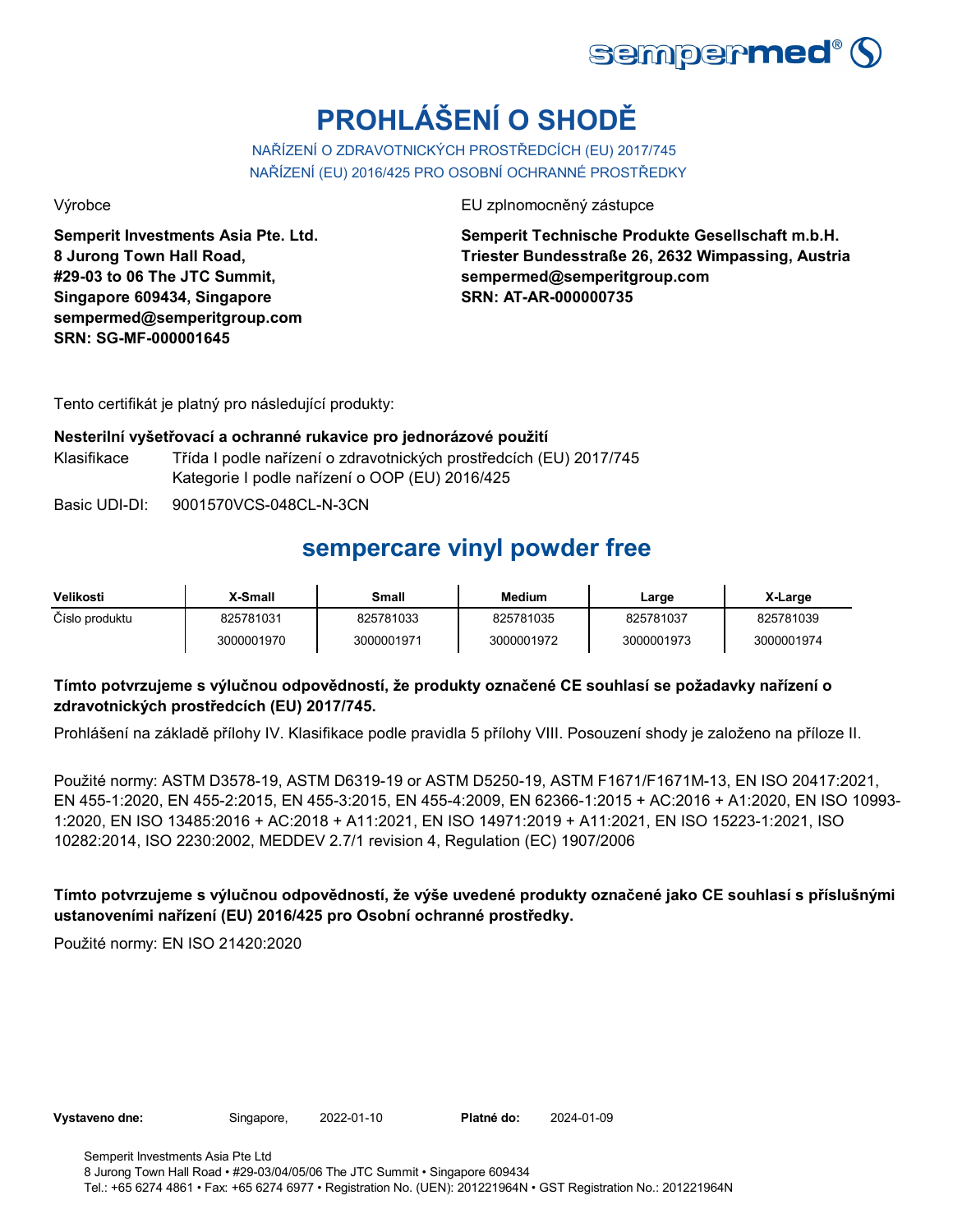

# **VYHLÁSENIE O ZHODE**

NARIADENIE (EU) 2017/745 O ZDRAVOTNÍCKYCH POMÔCKACH NARIADENIE (EÚ) 2016/425 O OSOBNÝCH OCHRANNÝCH PROSTRIEDKOCH

Výrobca Splnomocnenec pre EÚ

**Semperit Investments Asia Pte. Ltd. 8 Jurong Town Hall Road, #29-03 to 06 The JTC Summit, Singapore 609434, Singapore sempermed@semperitgroup.com SRN: SG-MF-000001645**

**Semperit Technische Produkte Gesellschaft m.b.H. Triester Bundesstraße 26, 2632 Wimpassing, Austria sempermed@semperitgroup.com SRN: AT-AR-000000735**

Tento certifikát je platný pre nasledujúce body:

### **Nesterilné vyšetrovacie a ochranné rukavice na jedno použitie**

- Klasifikácia: Trieda I podľa Nariadenia (EU) 2017/745 o zdravotníckych pomôckach Kategória I podľa Nariadenia o osobných ochranných pomôckach (EU) 2016/425
- Basic UDI-DI: 9001570VCS-048CL-N-3CN

### **sempercare vinyl powder free**

| <b>Veľkosti</b> | <b>X-Small</b> | Small      | Medium     | Large      | X-Large    |
|-----------------|----------------|------------|------------|------------|------------|
| Výrobné čísla   | 825781031      | 825781033  | 825781035  | 825781037  | 825781039  |
|                 | 3000001970     | 3000001971 | 3000001972 | 3000001973 | 3000001974 |

### **Týmto vo svojej výhradnej zodpovednosti potvrdzujeme, že výrobky označené symbolom CE sú v súlade so požiadavkami Nariadenia (EU) 2017/745 o zdravotníckych pomôckach.**

Vyhlásenie na základe prílohy IV. Klasifikácia podľa pravidla 5 prílohy VIII. Posudzovanie zhody je založené na prílohe II.

Súvisiace normy: ASTM D3578-19, ASTM D6319-19 or ASTM D5250-19, ASTM F1671/F1671M-13, EN ISO 20417:2021, EN 455-1:2020, EN 455-2:2015, EN 455-3:2015, EN 455-4:2009, EN 62366-1:2015 + AC:2016 + A1:2020, EN ISO 10993- 1:2020, EN ISO 13485:2016 + AC:2018 + A11:2021, EN ISO 14971:2019 + A11:2021, EN ISO 15223-1:2021, ISO 10282:2014, ISO 2230:2002, MEDDEV 2.7/1 revision 4, Regulation (EC) 1907/2006

### **Týmto vo svojej výhradnej zodpovednosti potvrdzujeme, že výrobky označené symbolom CE sú v súlade so smerodajnými ustanoveniami Nariadenia (EÚ) 2016/425 o osobných ochranných prostriedkoch.**

Súvisiace normy: EN ISO 21420:2020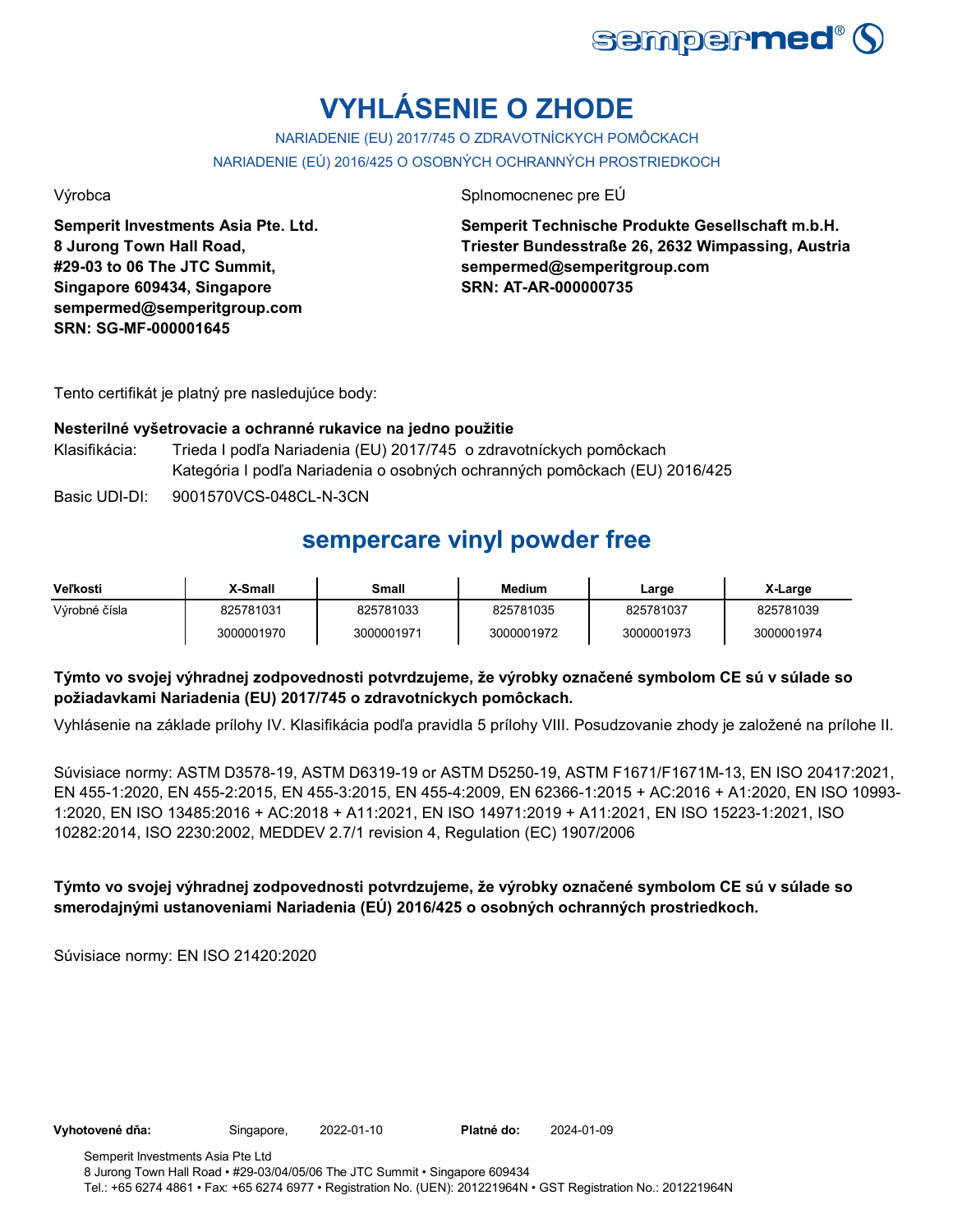

# **MEGFELELŐSÉGI NYILATKOZAT**

ORVOSTECHNIKAI ESZKÖZÖKRŐL SZÓLÓ (EU) 2017/745 RENDELET EGYÉNI VÉDŐESZKÖZÖKRŐL SZÓLÓ (EU) 2016/425 RENDELET

**Semperit Investments Asia Pte. Ltd. 8 Jurong Town Hall Road, #29-03 to 06 The JTC Summit, Singapore 609434, Singapore sempermed@semperitgroup.com SRN: SG-MF-000001645**

Gyártó EU-meghatalmazott

**Semperit Technische Produkte Gesellschaft m.b.H. Triester Bundesstraße 26, 2632 Wimpassing, Austria sempermed@semperitgroup.com SRN: AT-AR-000000735**

Ez a tanúsítvány a következő termékekre érvényes:

### **Egyszer használatos, nem steril vizsgálati- és védőkesztyű**

Osztályozás: I. osztály az orvostechnikai eszközökről szóló (EU) 2017/745 rendelet szerint I. kategória az egyéni védőeszközökről szóló (EU) 2016/425 rendelet szerint

Basic UDI-DI: 9001570VCS-048CL-N-3CN

## **sempercare vinyl powder free**

| Méretek    | X-Small    | Small      | <b>Medium</b> | Large      | X-Large    |
|------------|------------|------------|---------------|------------|------------|
| Cikkszámok | 825781031  | 825781033  | 825781035     | 825781037  | 825781039  |
|            | 3000001970 | 3000001971 | 3000001972    | 3000001973 | 3000001974 |

### **Ezennel kizárólagos felelősségünk mellett kijelentjük, hogy a CE jelzésű termékek eszközökről szóló (EU) 2017/745 rendelet alapvető előírásainak.**

Con la presente, dichiariamo sotto la nostra esclusiva responsabilità che il prodotto con marchio CE sopra descritto soddisfa i requisiti del regolamento sui dispositivi medici (UE) 2017/745 .

Alkalmazott szabványok: ASTM D3578-19, ASTM D6319-19 or ASTM D5250-19, ASTM F1671/F1671M-13, EN ISO 20417:2021, EN 455-1:2020, EN 455-2:2015, EN 455-3:2015, EN 455-4:2009, EN 62366-1:2015 + AC:2016 + A1:2020, EN ISO 10993-1:2020, EN ISO 13485:2016 + AC:2018 + A11:2021, EN ISO 14971:2019 + A11:2021, EN ISO 15223- 1:2021, ISO 10282:2014, ISO 2230:2002, MEDDEV 2.7/1 revision 4, Regulation (EC) 1907/2006

### **Ezennel kizárólagos felelősségünk mellett kijelentjük, hogy a fent említett CE jelzésű termékek megfelelnek az egyéni védőeszközökre irányuló 2016/425/EU rendelet vonatkozó előírásainak.**

Alkalmazott szabványok: EN ISO 21420:2020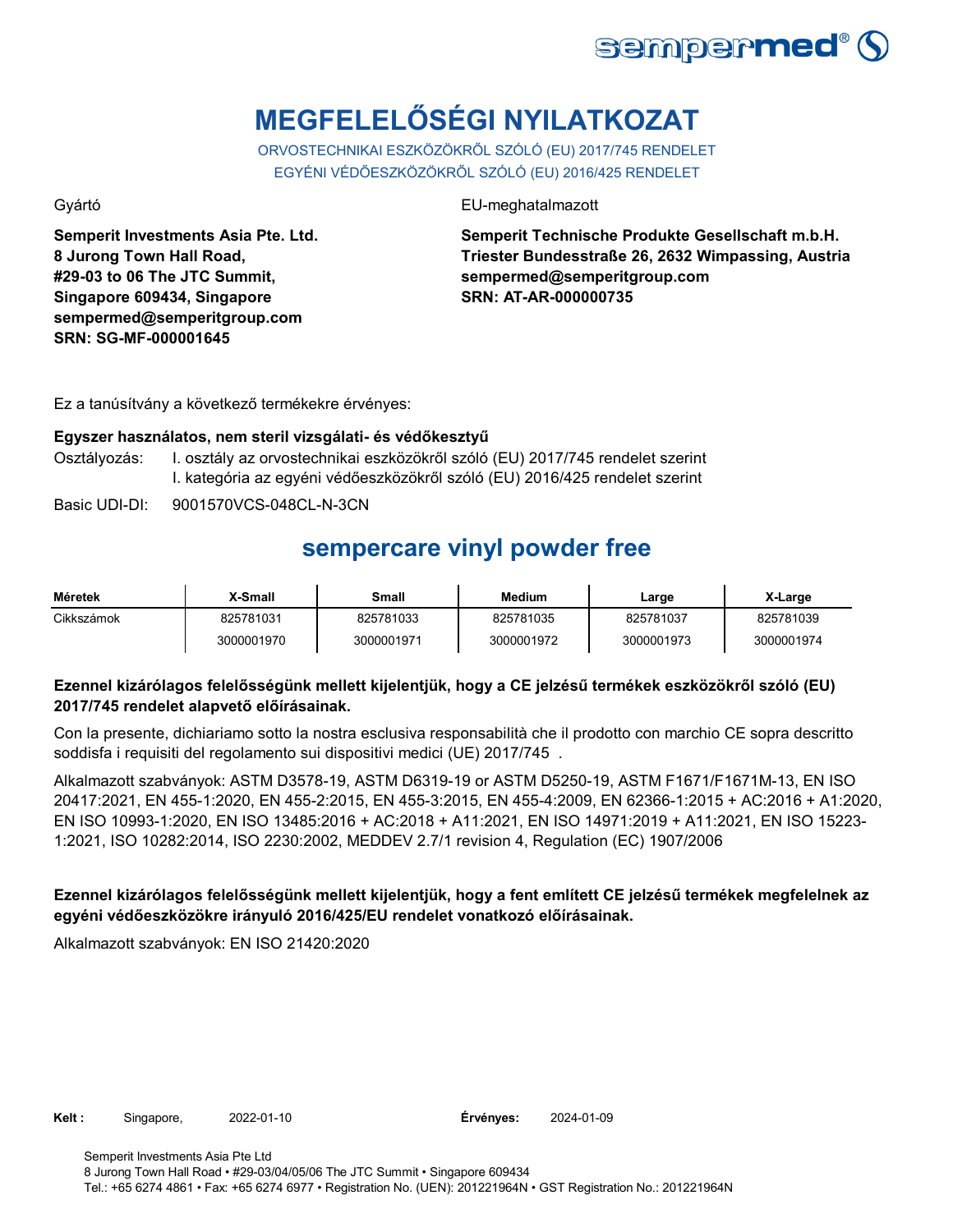

# **IZJAVA O SKLADNOSTI**

### UREDBA O MEDICINSKIH PRIPOMOČKIH (EU) 2017/745/EGS

UREDBA (EU) 2016/425 ZA OSEBNO VAROVALNO OPREMO

**Semperit Investments Asia Pte. Ltd. 8 Jurong Town Hall Road, #29-03 to 06 The JTC Summit, Singapore 609434, Singapore sempermed@semperitgroup.com SRN: SG-MF-000001645**

Proizvajalec Pooblaščen zastopnik EU

**Semperit Technische Produkte Gesellschaft m.b.H. Triester Bundesstraße 26, 2632 Wimpassing, Austria sempermed@semperitgroup.com SRN: AT-AR-000000735**

To potrdilo velja za naslednje izdelke:

#### **Nesterilne zaščitne rokavice in rokavice za preglede za enkratno uporabo**

Klasifikacija: Razred I v skladu z Uredbo o medicinskih pripomočkih (EU) 2017/745/EGS Kategorija I v skladu z Uredbo OVO (EU) 2016/425

Basic UDI-DI: 9001570VCS-048CL-N-3CN

## **sempercare vinyl powder free**

| Velikosti         | X-Small    | Small      | <b>Medium</b> | Large      | X-Large    |
|-------------------|------------|------------|---------------|------------|------------|
| Stevilke izdelkov | 825781031  | 825781033  | 825781035     | 825781037  | 825781039  |
|                   | 3000001970 | 3000001971 | 3000001972    | 3000001973 | 3000001974 |

### **S to izključno odgovornostjo izjavljamo, da so izdelki z oznako CE v skladu z zahtevami Uredbe za medicinske pripomočke (EU) 2017/745.**

Izjava na podlagi Priloge IV. Razvrstitev v skladu s Prilogo VIII k Pravilniku 5. Ocenjevanje skladnosti temelji na Prilogi II.

Uporabljeni standardi: ASTM D3578-19, ASTM D6319-19 or ASTM D5250-19, ASTM F1671/F1671M-13, EN ISO 20417:2021, EN 455-1:2020, EN 455-2:2015, EN 455-3:2015, EN 455-4:2009, EN 62366-1:2015 + AC:2016 + A1:2020, EN ISO 10993-1:2020, EN ISO 13485:2016 + AC:2018 + A11:2021, EN ISO 14971:2019 + A11:2021, EN ISO 15223- 1:2021, ISO 10282:2014, ISO 2230:2002, MEDDEV 2.7/1 revision 4, Regulation (EC) 1907/2006

### **S to izključno odgovornostjo izjavljamo, da so zgoraj navedeni izdelki z oznako CE v skladu z bistvenimi zahtevami Uredbe (EU) 2016/425 za osebno varovalno opremo.**

Uporabljeni standardi: EN ISO 21420:2020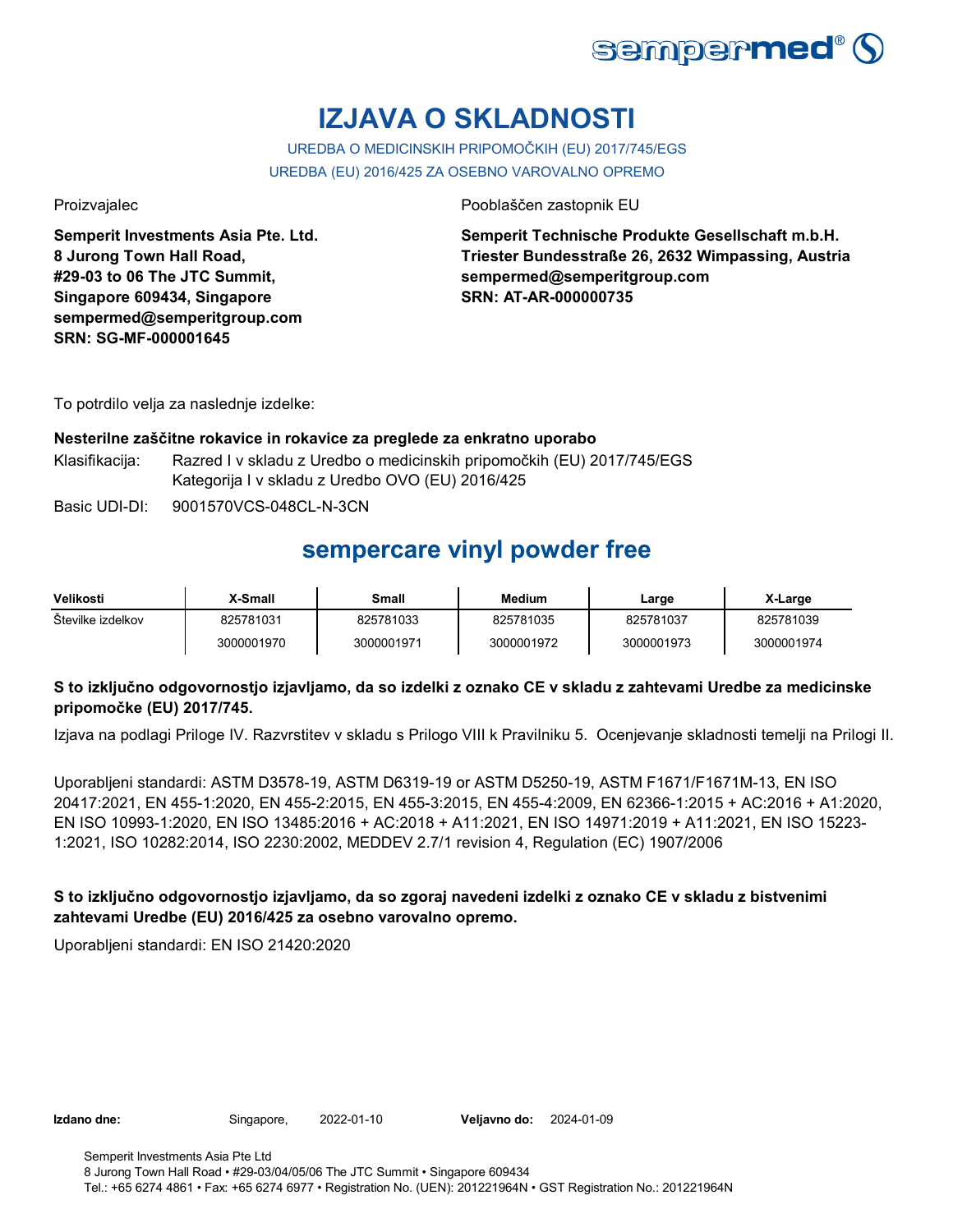

# **IZJAVA O SUKLADNOSTI**

UREDBA O MEDICINSKIM PROIZVODIMA (EU) 2017/745 UREDBA (EU) 2016/425 O OSOBNOJ ZAŠTITNOJ OPREMI

**Semperit Investments Asia Pte. Ltd. 8 Jurong Town Hall Road, #29-03 to 06 The JTC Summit, Singapore 609434, Singapore sempermed@semperitgroup.com SRN: SG-MF-000001645**

Proizvođač Ovlašteni predstavnik u EU

**Semperit Technische Produkte Gesellschaft m.b.H. Triester Bundesstraße 26, 2632 Wimpassing, Austria sempermed@semperitgroup.com SRN: AT-AR-000000735**

Ovaj certifikat vrijedi za sljedeće proizvode:

#### **Nesterilne zaštitne rukavice za pregled za jednokratnu uporabu**

Klasifikacija: Klasa I. prema Direktivi o medicinskim proizvodima (EU) 2017/745 Kategorija I. prema Uredbi o osobnoj zaštitnoj opremi (EU) 2016/425

Basic UDI-DI: 9001570VCS-048CL-N-3CN

### **sempercare vinyl powder free**

| Veličine    | <b>X-Small</b> | Small      | <b>Medium</b> | Large      | X-Large    |
|-------------|----------------|------------|---------------|------------|------------|
| Br. artikla | 825781031      | 825781033  | 825781035     | 825781037  | 825781039  |
|             | 3000001970     | 3000001971 | 3000001972    | 3000001973 | 3000001974 |

### **Ovim putem izjavljujemo pod punom odgovornošću da su proizvodi s CE oznakom sukladni s zahtjevima Uredbe o medicinskim proizvodima (EU) 2017/745.**

Izjava se temelji na Prilogu IV. Klasifikacija prema pravilu 5, Prilog VIII. Ocjenjivanje sukladnosti prema Prilogu II.

Primijenjene norme: ASTM D3578-19, ASTM D6319-19 or ASTM D5250-19, ASTM F1671/F1671M-13, EN ISO 20417:2021, EN 455-1:2020, EN 455-2:2015, EN 455-3:2015, EN 455-4:2009, EN 62366-1:2015 + AC:2016 + A1:2020, EN ISO 10993-1:2020, EN ISO 13485:2016 + AC:2018 + A11:2021, EN ISO 14971:2019 + A11:2021, EN ISO 15223- 1:2021, ISO 10282:2014, ISO 2230:2002, MEDDEV 2.7/1 revision 4, Regulation (EC) 1907/2006

**Ovim putem izjavljujemo pod punom odgovornošću da su prethodno navedeni proizvodi s CE oznakom sukladni s mjerodavnim odredbama Uredbe (EU) 2016/425 o osobnoj zaštitnoj opremi.**

Primijenjene norme: EN ISO 21420:2020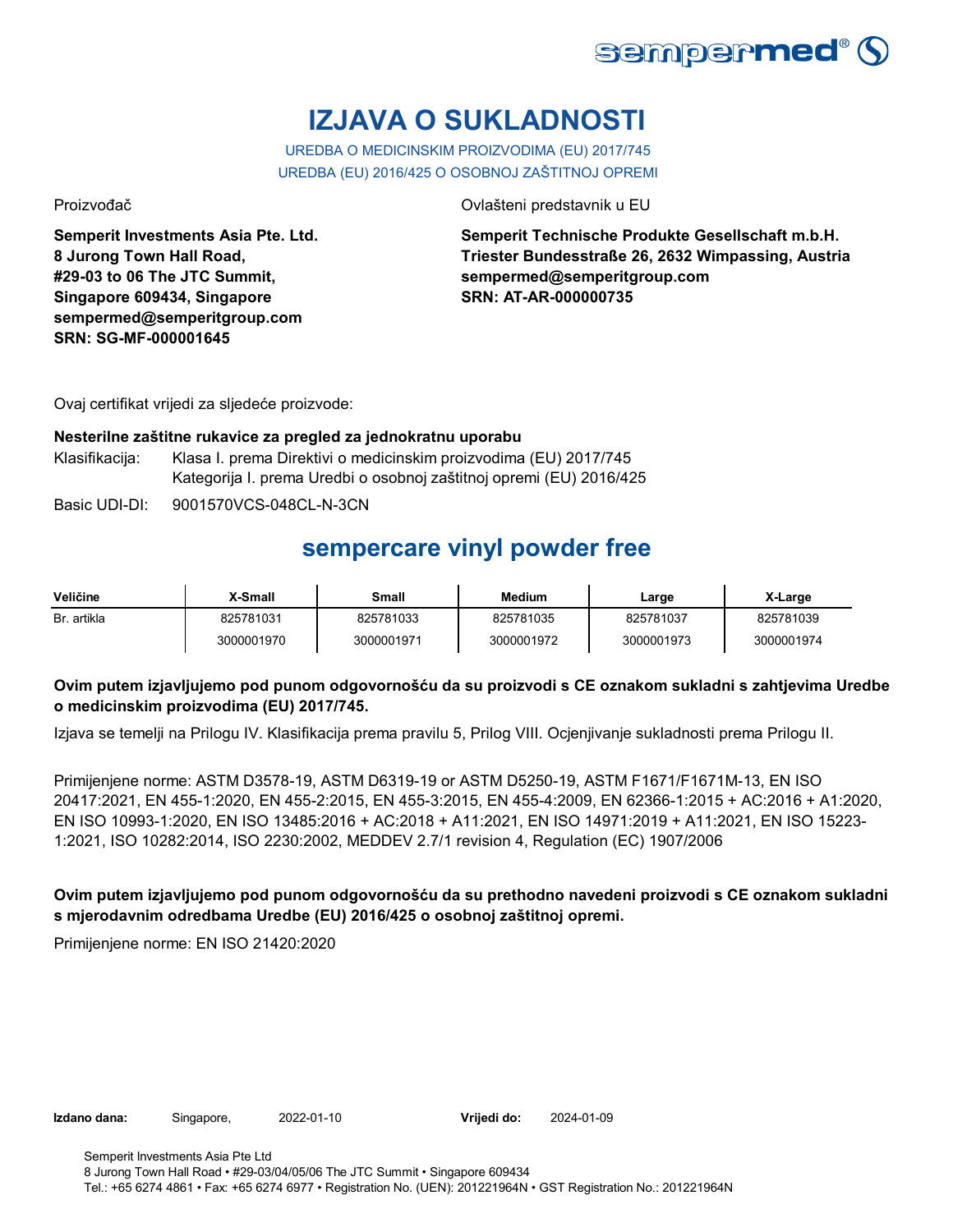

# **DEKLARACJA ZGODNOŚCI**

ROZPORZĄDZENIE W SPRAWIE WYROBÓW MEDYCZNYCH (UE) 2017/745 ROZPORZĄDZENIE W SPRAWIE ŚRODKÓW OCHRONY INDYWIDUALNEJ (UE) 2016/425

**Semperit Investments Asia Pte. Ltd. 8 Jurong Town Hall Road, #29-03 to 06 The JTC Summit, Singapore 609434, Singapore sempermed@semperitgroup.com SRN: SG-MF-000001645**

#### Producent Autoryzowany przedstawiciel w UE

**Semperit Technische Produkte Gesellschaft m.b.H. Triester Bundesstraße 26, 2632 Wimpassing, Austria sempermed@semperitgroup.com SRN: AT-AR-000000735**

Niniejszy certyfikat obowiązuje w odniesieniu do następującego produktu:

#### **Niesterylne rękawice medyczne i ochronne jednorazowego użytku**

Klasyfikacja: Klasa I zgodnie z rozporządzeniem (UE) 2017/745 w sprawie wyrobów medycznych Kategoria I zgodnie z rozporządzeniem (UE) 2016/425 w sprawie środków ochrony indywidualnej

Basic UDI-DI:  $9001570VCS-048CI - N-3CN$ 

### **sempercare vinyl powder free**

| Rozmiary         | ∡-Small    | Small      | <b>Medium</b> | Large      | X-Large    |
|------------------|------------|------------|---------------|------------|------------|
| Numery artykułów | 825781031  | 825781033  | 825781035     | 825781037  | 825781039  |
|                  | 3000001970 | 3000001971 | 3000001972    | 3000001973 | 3000001974 |

### **Niniejszym oświadczamy, na naszą wyłączną odpowiedzialność, że opisany powyżej produkt z oznakowaniem CE jest zgodny z wymogami rozporządzenia w sprawie wyrobów medycznych (UE) 2017/745.**

Deklaracja na podstawie załącznika IV. Klasyfikacja jest zgodna z zasadą 5, załącznik VIII. Ocenę zgodności przeprowadza się na podstawie załącznika II.

Zastosowane normy: ASTM D3578-19, ASTM D6319-19 or ASTM D5250-19, ASTM F1671/F1671M-13, EN ISO 20417:2021, EN 455-1:2020, EN 455-2:2015, EN 455-3:2015, EN 455-4:2009, EN 62366-1:2015 + AC:2016 + A1:2020, EN ISO 10993-1:2020, EN ISO 13485:2016 + AC:2018 + A11:2021, EN ISO 14971:2019 + A11:2021, EN ISO 15223-1:2021, ISO 10282:2014, ISO 2230:2002, MEDDEV 2.7/1 revision 4, Regulation (EC) 1907/2006

### **Na własną odpowiedzialność oświadczamy niniejszym, że opisany powyżej produkt z oznakowaniem CE jest zgodny z obowiązującymi przepisami rozporządzenia (UE) 2016/425 w sprawie środków ochrony indywidualnej.**

Zastosowane normy: EN ISO 21420:2020

Data wydania: Singapore, 2022-01-10

Data ważności: 2024-01-09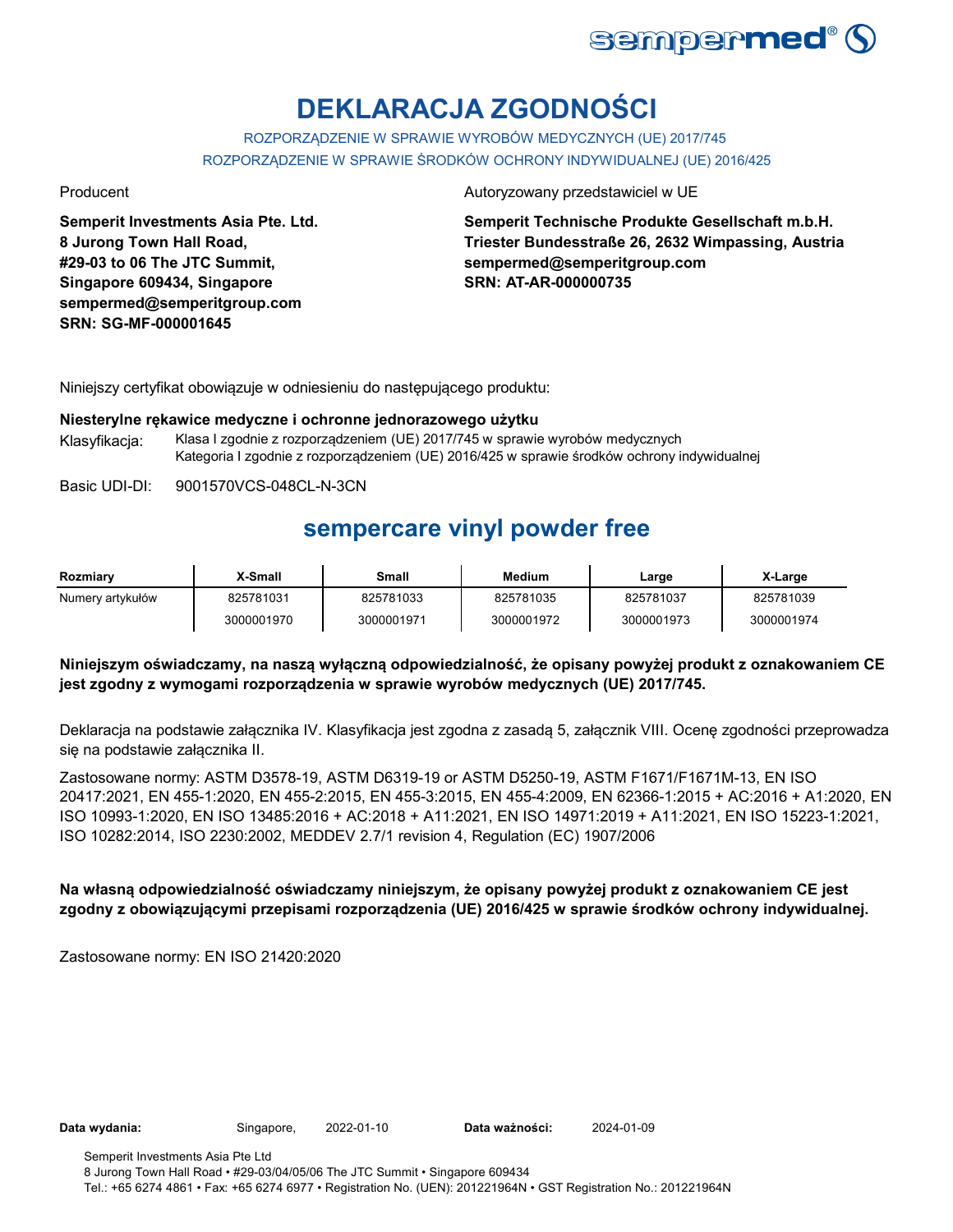

# **DECLARAȚIE DE CONFORMITATE**

REGULAMENTULUI PRIVIND PRODUSELE MEDICALE (EU) 2017/745 REGULAMENTULUI (EU) 2016/425 PENTRU ECHIPAMENTUL PERSONAL DE PROTECȚIE

**Semperit Investments Asia Pte. Ltd. 8 Jurong Town Hall Road, #29-03 to 06 The JTC Summit, Singapore 609434, Singapore sempermed@semperitgroup.com SRN: SG-MF-000001645**

Producător Persoană împuternicită EU

**Semperit Technische Produkte Gesellschaft m.b.H. Triester Bundesstraße 26, 2632 Wimpassing, Austria sempermed@semperitgroup.com SRN: AT-AR-000000735**

Acest certificat este valabil pentru următoarele produse:

#### **Mânușă de consult și de protecție nesterilă de unică folosință**

clasificare: Clasa I conform règlementi privind produsele medicale (EU) 2017/745 Categoria I conform ordonanței EPP (EU) 2016/425

Basic UDI-DI: 9001570VCS-048CL-N-3CN

## **sempercare vinyl powder free**

| mărimi               | X-Small    | Small      | <b>Medium</b> | Large      | X-Large    |
|----------------------|------------|------------|---------------|------------|------------|
| Numerele de articole | 825781031  | 825781033  | 825781035     | 825781037  | 825781039  |
|                      | 3000001970 | 3000001971 | 3000001972    | 3000001973 | 3000001974 |

### **Prin prezenta confirmăm preluând toată responsabilitatea că produsele marcate CE corespund cerințelor din Regulamentului privind produsele medicale (EU) 2017/745 .**

Declarație bazată pe anexa IV. Clasificare în conformitate cu regula 5, anexa VIII. Evaluarea conformității se bazează pe anexa II.

Normele aplicate: ASTM D3578-19, ASTM D6319-19 or ASTM D5250-19, ASTM F1671/F1671M-13, EN ISO 20417:2021, EN 455-1:2020, EN 455-2:2015, EN 455-3:2015, EN 455-4:2009, EN 62366-1:2015 + AC:2016 + A1:2020, EN ISO 10993- 1:2020, EN ISO 13485:2016 + AC:2018 + A11:2021, EN ISO 14971:2019 + A11:2021, EN ISO 15223-1:2021, ISO 10282:2014, ISO 2230:2002, MEDDEV 2.7/1 revision 4, Regulation (EC) 1907/2006

### **Prin prezenta confirmăm preluând toată responsabilitatea că produsele marcate CE indicate mai sus corespund cerințelor de bază (EU) 2016/425 pentru echipamente personale de protecție.**

Normele aplicate: EN ISO 21420:2020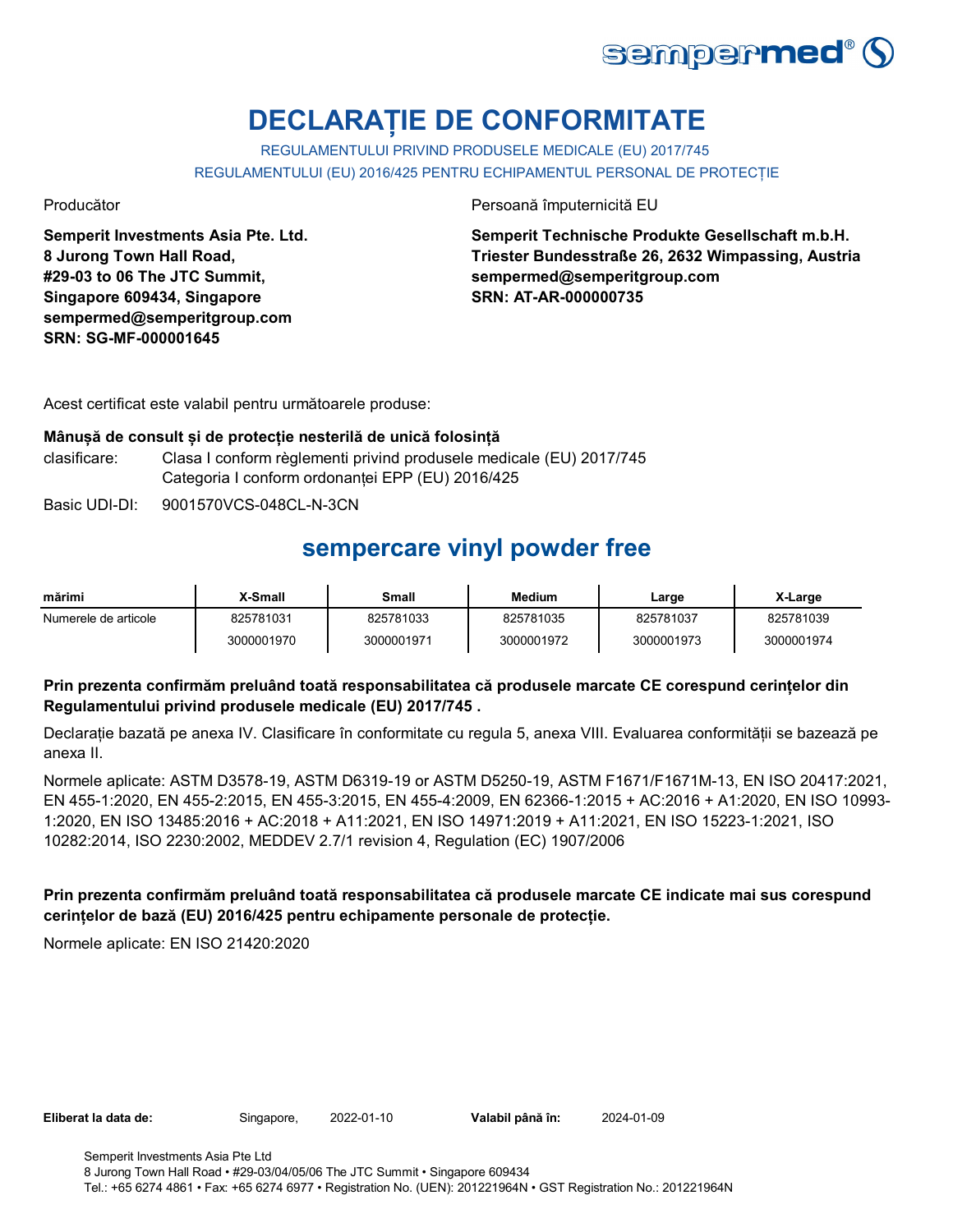

# **ΔΗΛΩΣΗ ΣΥΜΜΟΡΦΩΣΗΣ**

ΚΑΝΟΝΙΣΜΟΣ (EE) 2017/745 ΠΕΡΙ ΙΑΤΡΟΤΕΧΝΟΛΟΓΙΚΩΝ ΠΡΟΪΟΝΤΩΝ ΚΑΝΟΝΙΣΜΟΣ (ΕΕ) 2016/425 ΠΕΡΙ ΜΕΣΩΝ ΑΤΟΜΙΚΗΣ ΠΡΟΣΤΑΣΙΑΣ

**Semperit Investments Asia Pte. Ltd. 8 Jurong Town Hall Road, #29-03 to 06 The JTC Summit, Singapore 609434, Singapore sempermed@semperitgroup.com SRN: SG-MF-000001645**

Κατασκευαστής Εξουσιοδοτημένος αντιπρόσωπος στην ΕΕ

**Semperit Technische Produkte Gesellschaft m.b.H. Triester Bundesstraße 26, 2632 Wimpassing, Austria sempermed@semperitgroup.com SRN: AT-AR-000000735**

Το παρόν πιστοποιητικό ισχύει για τα ακόλουθα προϊόντα:

#### **Μη αποστειρωμένο γάντι εξέτασης και προστατευτικό γάντι μιας χρήσης**

- Ταξινόμηση: Κατηγορία I σύμφωνα με την Κανονισμό (EU) 2017/745 περί ιατροτεχνολογικών προϊόντων Κατηγορία I σύμφωνα με τον Κανονισμό (ΕΕ) 2016/425 περί ΜΑΠ
- Basic UDI-DI: 9001570VCS-048CL-N-3CN

### **sempercare vinyl powder free**

| Μενέθη            | X-Small    | Small      | <b>Medium</b> | Large      | X-Large    |
|-------------------|------------|------------|---------------|------------|------------|
| Αριθμοί προϊόντος | 825781031  | 825781033  | 825781035     | 825781037  | 825781039  |
|                   | 3000001970 | 3000001971 | 3000001972    | 3000001973 | 3000001974 |

### **Δια του παρόντος βεβαιώνουμε υπεύθυνα ότι τα προϊόντα με σήμανση CE ικανοποιούν τις απαιτήσεις της Κανονισμός (EU) 2017/745 περί ιατροτεχνολογικών προϊόντων.**

Δήλωση με βάση το παράρτημα IV. Ταξινόμηση σύμφωνα με τον κανόνα 5, παράρτημα VIII. Η αξιολόγηση της συμμόρφωσης βασίζεται στο παράρτημα II.

Εφαρμοζόμενα πρότυπα: ASTM D3578-19, ASTM D6319-19 or ASTM D5250-19, ASTM F1671/F1671M-13, EN ISO 20417:2021, EN 455-1:2020, EN 455-2:2015, EN 455-3:2015, EN 455-4:2009, EN 62366-1:2015 + AC:2016 + A1:2020, EN ISO 10993-1:2020, EN ISO 13485:2016 + AC:2018 + A11:2021, EN ISO 14971:2019 + A11:2021, EN ISO 15223- 1:2021, ISO 10282:2014, ISO 2230:2002, MEDDEV 2.7/1 revision 4, Regulation (EC) 1907/2006

### **Δια του παρόντος βεβαιώνουμε υπεύθυνα ότι τα ανωτέρω προϊόντα με σήμανση CE ικανοποιούν τις εφαρμοστέες διατάξεις του Κανονισμού (ΕΕ) 2016/425 περί μέσων ατομικής προστασίας.**

Εφαρμοζόμενα πρότυπα: EN ISO 21420:2020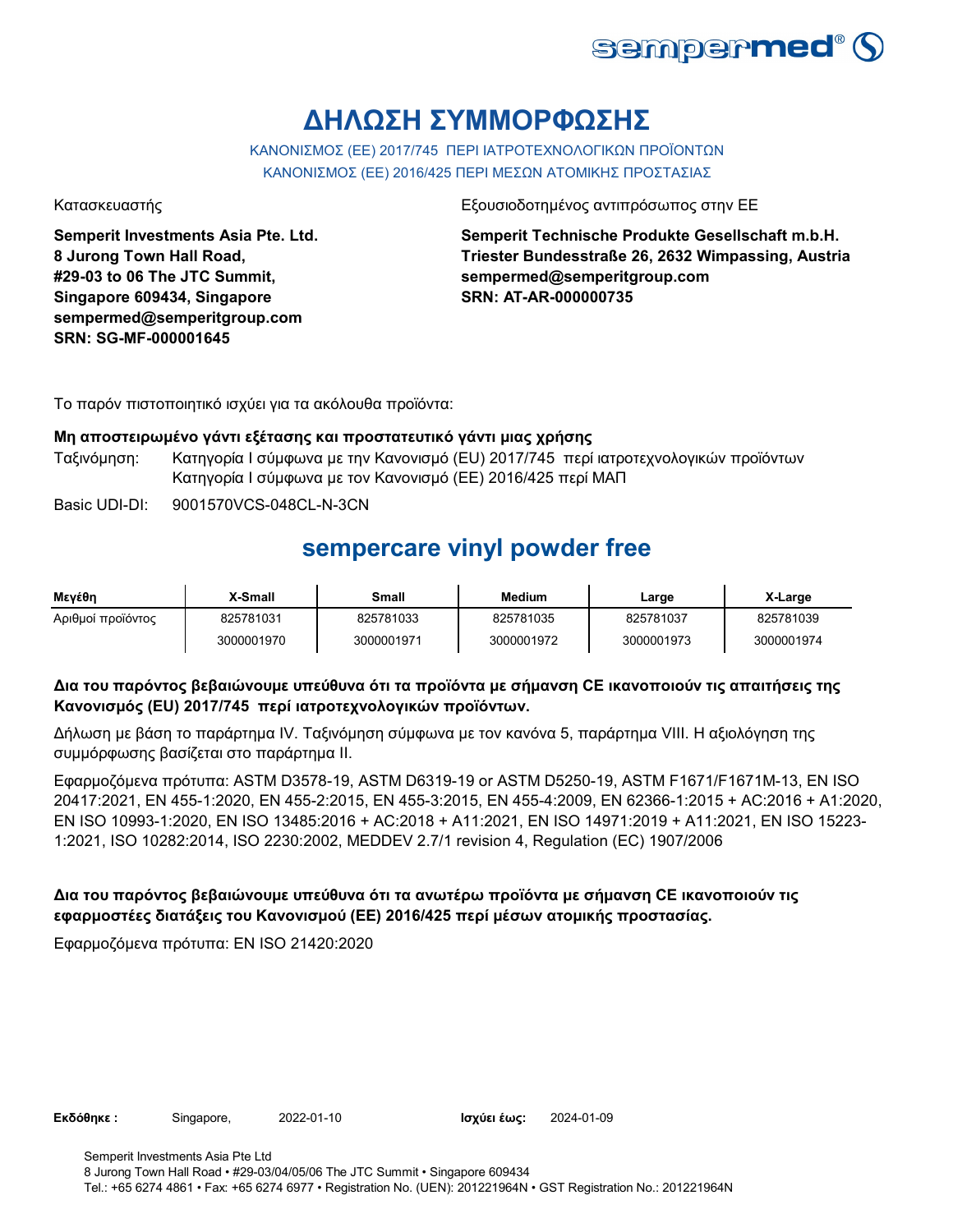

# **ДЕКЛАРАЦИЯ ЗА СЪВМЕСТИМОСТ НА**

РЕГЛАМЕНТ ЗА МЕДИЦИНСКИТЕ ПРОДУКТИ (EU) 2017/745 РЕГЛАМЕНТ (EU) 2016/425 ЗА ЛИЧНИТЕ ПРЕДПАЗНИ СРЕДСТВА

**Semperit Investments Asia Pte. Ltd. 8 Jurong Town Hall Road, #29-03 to 06 The JTC Summit, Singapore 609434, Singapore sempermed@semperitgroup.com SRN: SG-MF-000001645**

Производител Упълномощен представител в ЕС

**Semperit Technische Produkte Gesellschaft m.b.H. Triester Bundesstraße 26, 2632 Wimpassing, Austria sempermed@semperitgroup.com SRN: AT-AR-000000735**

Настоящият сертификат важи за следните продукти:

**Нестерилна ръкавица за преглед и предпазна ръкавици за еднократна употреба** Класификация: Клас I съгл. Регламент за медицинските продукти (EU) 2017/745 Категория I съгл. Регламент за ЛПС (EU) 2016/425

Basic UDI-DI: 9001570VCS-048CL-N-3CN

## **sempercare vinyl powder free**

| Размери              | X-Small    | Small      | Medium     | Large      | X-Large    |
|----------------------|------------|------------|------------|------------|------------|
| Номера на артикулите | 825781031  | 825781033  | 825781035  | 825781037  | 825781039  |
|                      | 3000001970 | 3000001971 | 3000001972 | 3000001973 | 3000001974 |

### **С настоящето потвърждаваме при самостоятелна отговорност, че продуктите с маркировка СЕ съответстват на изисквания от Регламент за медицинските продукти (EU) 2017/745.**

Декларация въз основа на приложение IV. Класификация съгласно правило 5, приложение VIII. Оценката на съответствието се основава на приложение II.

Приложими норми: ASTM D3578-19, ASTM D6319-19 or ASTM D5250-19, ASTM F1671/F1671M-13, EN ISO 20417:2021, EN 455-1:2020, EN 455-2:2015, EN 455-3:2015, EN 455-4:2009, EN 62366-1:2015 + AC:2016 + A1:2020, EN ISO 10993- 1:2020, EN ISO 13485:2016 + AC:2018 + A11:2021, EN ISO 14971:2019 + A11:2021, EN ISO 15223-1:2021, ISO 10282:2014, ISO 2230:2002, MEDDEV 2.7/1 revision 4, Regulation (EC) 1907/2006

### **С настоящето потвърждаваме при самостоятелна отговорност, че горепосочените продукти с маркировка СЕ съответстват на съществените разпоредби на Регламент (EU) 2016/425 за личните предпазни средства.**

Приложими норми: EN ISO 21420:2020

**Издадено на:** Singapore, **Важи до:**

2024-01-09